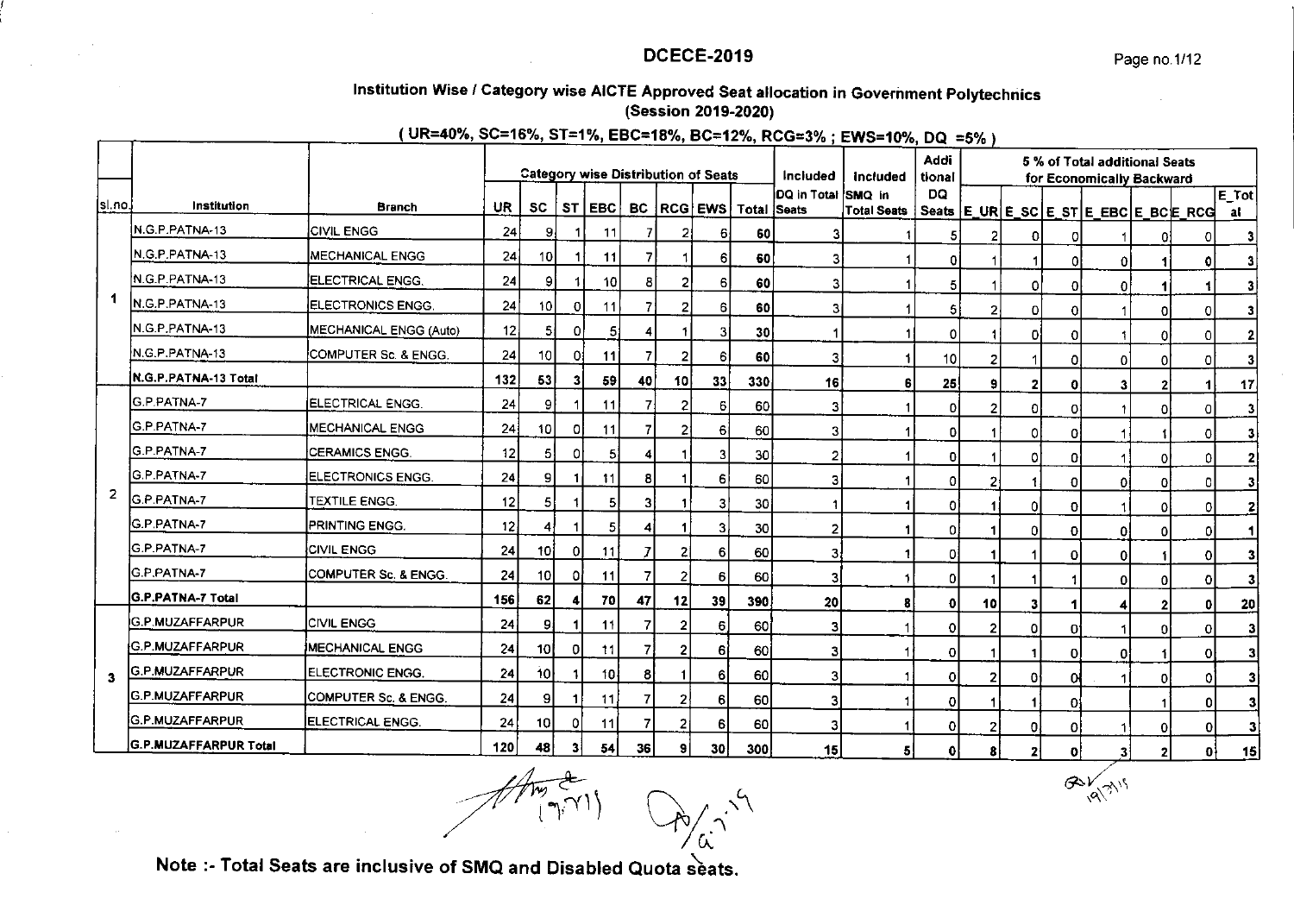

# DCECE.2O19

# lnstitution wise / category wise AIGTE Approved seat allocation in Government polytechnics (Session 2019-2020)

 $($  UR=40%, SC=16%, ST=1%, EBC=18%, BC=12%, RCG=3%; EWS=10%, DQ =5%)

|        |                          |                         |           |                 |           |                 |                |                | <b>Category wise Distribution of Seats</b> |                        | Included                  | Included           | Addi<br>tional |   |              |   | 5 % of Total additional Seats<br>for Economically Backward |          |              |                |
|--------|--------------------------|-------------------------|-----------|-----------------|-----------|-----------------|----------------|----------------|--------------------------------------------|------------------------|---------------------------|--------------------|----------------|---|--------------|---|------------------------------------------------------------|----------|--------------|----------------|
| si no. | Institution              | <b>Branch</b>           | <b>UR</b> | <b>SC</b>       | <b>ST</b> | EBC             |                |                |                                            | BC RCG EWS Total Seats | DQ in Total <i>SMQ</i> in | <b>Total Seats</b> | DQ             |   |              |   |                                                            |          |              | E_Tot          |
|        | G.P.BHAGALPUR            | CIVIL ENGG              | 24        | 101             | 0         | -11             |                | 2              | 6                                          | 60                     | 3.                        |                    | 0              | 2 |              |   | Seats  E_UR E_SC E_ST E_EBC E_BC E_RCG <br>ΟI              | 0        | 0            | al             |
|        | G.P.BHAGALPUR            | ELECTRONICS ENGG.       | 24        | 10I             |           | 11              |                |                | 6                                          | <b>60</b>              | 3                         |                    | 0.             |   |              |   |                                                            | 0        | n            |                |
| 4      | G.P.BHAGALPUR            | COMPUTER Sc. & ENGG.    | 24        | 10              |           | 11              | $\overline{7}$ |                | 6                                          | 60                     | 3                         |                    | 01             |   | 0            | o |                                                            |          | n            |                |
|        | G.P.BHAGALPUR            | AGRICULTURE ENGG.       | 12        | 4               |           | 5               | 4              |                | 3                                          | 30                     |                           |                    | 0l             |   | 0l           | n | ٥I                                                         |          |              |                |
|        | <b>G.P.BHAGALPUR</b>     | TEXTILE ENGG.           | 12        | 4               |           | $\overline{5}$  | 4              |                | 3                                          | 30                     | 2                         |                    | 0              |   | ٥I           | 0 | 01                                                         | 0        | ٥١           |                |
|        | G.P.BHAGALPUR Total      |                         | 96        | 38              |           | 43              | 29             |                | 24                                         | 240                    | 12                        | 5                  | 0              | 6 |              | Ω | 2                                                          |          | 0            | 12             |
|        | G.P.SAHARSA              | <b>CIVIL ENGG</b>       | 24        | 10 <sup>1</sup> |           | 10 <sub>1</sub> | 7              | 2              | $6 \mid$                                   | 60                     | 3                         | 1                  | 5              |   |              | O |                                                            | O        | 0            | 2              |
|        | G.P.SAHARSA              | <b>MECHANICAL ENGG</b>  | 24        | 9               |           | 11              | 7.             | 2              | $6 \mid$                                   | 60                     | 3                         | 1                  | 01             |   | 0            |   | -1                                                         | $\Omega$ | ٥I           | 3              |
|        | <b>G.P. SAHARSA</b>      | ELECTRICAL ENGG.        | 24        | 91              |           | 11              | 8              |                | 6 <sup>1</sup>                             | 60                     | $\vert$ 3                 |                    | 51             |   | 01           | 0 | 01                                                         |          | οI           |                |
|        | G.P.SAHARSA              | ELECTRONICS ENGG.       | 24        | 10 <sub>l</sub> | O.        | 11              |                | 2              | 6İ                                         | 60                     | $\mathbf{3}$              |                    | 10             | 2 | ٥ı           | Ω | οı                                                         |          | ٥I           | з              |
|        | G.P.SAHARSA              | COMPUTER Sc. & ENGG.    | 24        | 10 <sup>1</sup> | Ð         | 11              |                | 2              | 6                                          | 60                     | 3 <sub>i</sub>            |                    | 5              |   |              |   | ٥I                                                         | 0        |              |                |
|        | <b>G.P.SAHARSA Total</b> |                         | 120       | 48              | з         | 54              | 36             | 9              | 30                                         | 300                    | 15                        | 5                  | 25             | 7 | 2            |   | $\mathbf{2}$                                               | 2        | 1            | 15             |
|        | <b>G.P.GAYA</b>          | <b>CIVIL ENGG</b>       | 24        | 10              | Ω         | 11              |                | 2              | 6                                          | <b>60</b>              | $\vert$ 3                 |                    | 0              | 2 | οI           | 0 |                                                            | ٥        | οI           | з              |
|        | IG.P GAYA                | MECHANICAL ENGG         | 24        | 91              |           | 11              |                |                | 6                                          | 60                     | 3 <sup>1</sup>            |                    | ٥I             |   |              | Ω |                                                            | 0        | $\Omega$     | 31             |
| 6      | G.P.GAYA                 | ELECTRICAL ENGG.        | 24        | 10I             |           | <b>10</b>       |                | 2              | 6                                          | 60                     | 3 <sup>1</sup>            |                    | ٥I             |   | 0            | Ω |                                                            |          | ٥I           | 31             |
|        | <b>G.P.GAYA</b>          | COMPUTER Sc. & ENGG     | 24        | 9               | 0         | 11              | 8              | 2              | 6                                          | 60                     | 31                        | 1                  | ٥١             |   | ٥I           |   | 0                                                          |          | οI           | 31             |
|        | <b>G.P.GAYA</b>          | ELECTRONICS ENGG.       | 24        | 10              |           | 11              |                |                | 6                                          | 60                     | 3                         | 11                 | ٥l             | 2 | 1            | 0 | 01                                                         | $\Omega$ | οI           | 31             |
|        | G.P.GAYA Total           |                         | 120       | 48              | 3         | 54              | 36             | 9              | 30                                         | 300                    | 15                        | 5.                 | 01             | 7 | $\mathbf{2}$ |   | 3                                                          | 2        | $\mathbf{0}$ | 15             |
|        | IG.P.DARBHANGA           | <b>CIVIL ENGG</b>       | 24        | 9               |           | 11              |                | $\overline{2}$ | 6                                          | 60                     | 3                         | 1                  | ٥١             | 2 | $\Omega$     |   |                                                            | 0        | οI           | $\mathbf{3}$   |
|        | <b>G.P.DARBHANGA</b>     | <b>MECHANICAL ENGG</b>  | 24        | 9               | 0         | 11              | 8              | 2              | 6                                          | 60                     | 3                         |                    | O.             |   |              | o | ٥۱                                                         |          | οI           | 31             |
| 7      | <b>G.P.DARBHANGA</b>     | <b>ELECTRICAL ENGG.</b> | 24        | <b>10</b>       |           | 11              |                |                | 6                                          | 60                     | 3                         |                    | ٥I             | 2 | 0            | 0 | 1                                                          | 0        | 0            | 3 <sup>1</sup> |
|        | <b>G.P.DARBHANGA</b>     | ELECTRONICS ENGG.       | 24        | 10 <sup>1</sup> | Ω         | 11              |                | 2              | 6                                          | 60                     | 3.                        |                    | ٥I             |   |              | 0 | 0                                                          |          | 0            | 3              |
|        | <b>G.P.DARBHANGA</b>     | COMPUTER Sc. & ENGG.    | 24        | 10 I            |           | 10              |                | 2              | 61                                         | 60                     | зі                        | 1                  | οı             |   | 1            | Ω | 1                                                          | Οİ       | 0            | 3              |

 $\frac{1}{(97)^1}\sqrt{\frac{1}{(\omega_1+1)^2}}$ 

 $Q=\frac{1}{\sqrt{2}}\int_{\alpha}^{\alpha}d^3x$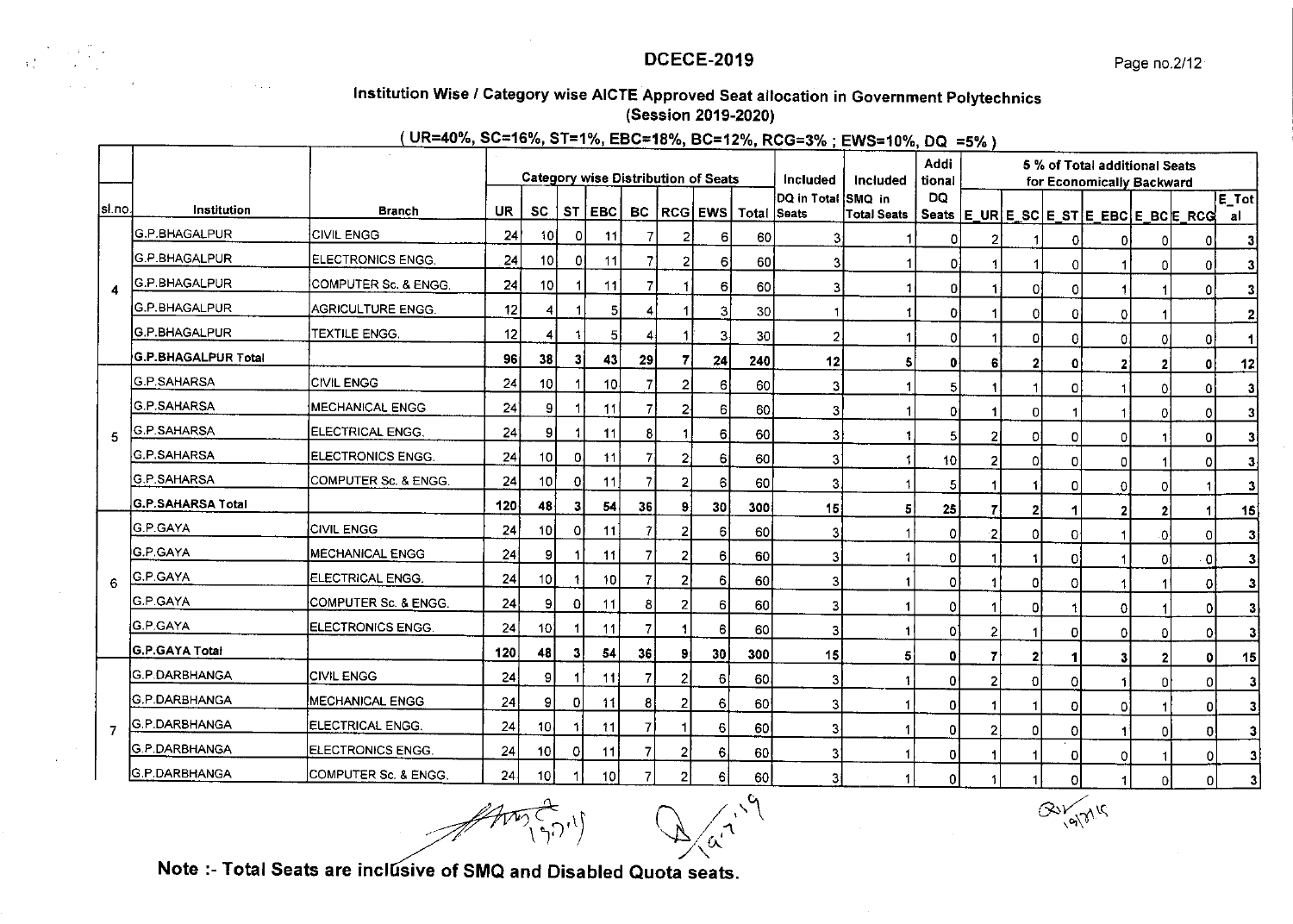# Institution Wise / Category wise AICTE Approved Seat allocation in Government Polytechnics (Session 2019-2020)

# (UR=40%, SC=16%, ST=1%, EBC=18%, BC=12%, RCG=3%; EWS=10%, DQ =5%)

|         |                           |                          |       |                 |    | <b>Category wise Distribution of Seats</b> |    |                 |                 |                                       | Included           | Included           | Addi<br>tional |                |    |    | 5 % of Total additional Seats<br>for Economically Backward |                |                                       |               |
|---------|---------------------------|--------------------------|-------|-----------------|----|--------------------------------------------|----|-----------------|-----------------|---------------------------------------|--------------------|--------------------|----------------|----------------|----|----|------------------------------------------------------------|----------------|---------------------------------------|---------------|
| isl no. | Institution               | <b>Branch</b>            | UR    | <b>SC</b>       |    | ST EBC                                     |    |                 |                 | <b>BC   RCG   EWS   Total   Seats</b> | DQ in Total SMQ in | <b>Total Seats</b> | DQ             |                |    |    |                                                            |                | Seats E_UR E_SC E_ST E_EBC E_BC E_RCG | $E$ Tot<br>al |
|         | G.P.DARBHANGA Total       |                          | 120   | 48              | 3  | 54                                         | 36 | 91              | 30 I            | 300                                   | 15                 | 5                  | 0              |                | 31 | 01 | 3                                                          | 2              |                                       | 15            |
|         | G.P.BARAUNI               | <b>CIVIL ENGG</b>        | 24    | 9               |    | 11                                         |    |                 | 6               | 60                                    | 31                 |                    | n              |                |    | 01 |                                                            | ٥              |                                       | 3             |
|         | IG.P.BARAUNI              | COMPUTER Sc. & ENGG.     | 24    | 10I             | 0  | 11                                         |    | $\overline{2}$  | 6               | 60                                    | 3                  |                    | 0              |                |    | ٥I |                                                            | n              |                                       | 3             |
| 8       | <b>G.P.BARAUNI</b>        | <b>ELECTRONICS</b>       | 24    | 10 <sup>1</sup> |    | 11                                         |    |                 | 6               | 60                                    | 31                 |                    | ٥I             |                |    | ΟI | 01                                                         |                | 0                                     | 3             |
|         | IG.P.BARAUNI              | <b>CHEMICAL ENGG.</b>    | 12    | 51              | ി  | 51                                         |    |                 | 3               | 30                                    | 21                 |                    | ٥I             |                | 0  | Οl | ΟI                                                         | n              | n                                     |               |
|         | <b>İG.P.BARAUNI Total</b> |                          | 84    | 34              |    | 38                                         | 25 | 6               | 21              | <b>210</b>                            | 11                 |                    | n              | 5              | 2  | 0I |                                                            |                | o                                     | 10            |
|         | <b>G.P.PURNEA</b>         | <b>CIVIL ENGG</b>        | 24    | 10 <sup>1</sup> |    | 10 <sup>1</sup>                            |    | 2               | $6 \mid$        | 60                                    | 31                 |                    | ٥I             |                |    | ٥I |                                                            | ٥۱             |                                       | 3             |
|         | <b>G.P.PURNEA</b>         | <b>MECHANICAL ENGG</b>   | 24    | 91              |    | 11                                         |    | 2               | $6 \mid$        | 60                                    | 31                 |                    | ٥l             | $\overline{2}$ |    | ΩI | O.                                                         | ٥ł             |                                       | 3             |
| 9       | <b>G.P.PURNEA</b>         | <b>IELECTRICAL ENGG.</b> | 24    | 10              | ΩI | 11                                         |    | 2               | 6 <sup>1</sup>  | 60                                    | 31                 |                    | 01             |                | 0  | Οl |                                                            |                |                                       | 3             |
|         | <b>G.P.PURNEA</b>         | ELECTRONICS ENGG.        | 24    | 10              | οI | 11                                         | 8  |                 | 6               | 60 l                                  | 31                 |                    | ٥I             | 2              | n  | O. |                                                            | ΩI             |                                       | 3             |
|         | IG.P.PURNEA               | COMPUTER Sc. & ENGG.     | 24    | 91              |    | 11                                         |    | 2               | 6               | <b>60</b>                             | 3                  |                    | n              | 2              | Ω  | ΩI | ٥                                                          |                |                                       | 3             |
|         | <b>G.P.PURNEA Total</b>   |                          | 120   | 48              | 31 | 54                                         | 36 | 9               | 30 <sup>2</sup> | 300 <sub>1</sub>                      | 15                 | 5                  | ٥I             | 8              |    | ΩI |                                                            | $\mathbf{2}$   | O                                     | 15            |
|         | <b>G.P.CHAPRA SARAN</b>   | <b>CIVIL ENGG</b>        | 24    | 10I             | οł | 11                                         |    |                 | 6               | 60 l                                  | 31                 |                    | ۵ł             | 2              | O  | Οl |                                                            | οI             | O.                                    | 3             |
|         | IG.P.CHAPRA, SARAN        | COMPUTER Sc. & ENGG.     | 12    | 51              | οı | 5                                          | 4  |                 | $\overline{3}$  | 30 <sub>2</sub>                       |                    |                    | ٥۱             |                | 0  | ΩI | ΩI                                                         | οI             | ٥ı                                    |               |
|         | G.P.CHAPRA, SARAN         | <b>MECHANICAL ENGG</b>   | 24    | 91              |    | 11                                         |    | 2               | 6               | 60 l                                  | з                  |                    | ۵l             |                |    | οI | o                                                          |                | n۱                                    | 3             |
| 10      | <b>G.P.CHAPRA, SARAN</b>  | ELECTRONICS ENGG.        | 24    | [10]            | ΟI | 11                                         |    | 2               | 6               | 60                                    | 3                  |                    | 01             | 2              | 0  | ٥I |                                                            | $\circ$        | οI                                    |               |
|         | G.P. CHAPRA, SARAN        | ELECTRICAL ENGG.         | 24    | 9               |    | 11                                         |    | 2               | 6               | 60                                    | 31                 |                    | ٥I             |                | 0  | οI |                                                            |                | ٥I                                    |               |
|         | G.P.CHAPRA, SARAN         | MECH.(AUTOMOBILE ENGG.)  | 24    | 10              |    | 11                                         | 7  |                 | 6               | 60                                    | 3                  |                    | ٥I             |                |    | ٥I | 01                                                         | 0              |                                       |               |
|         | G.P.CHAPRA Total          |                          | $132$ | 53              | 31 | 60 l                                       | 39 | 10 <sup>1</sup> | 33              | 330 l                                 | .16 I              | 61                 | n۱             | я              | ,  | n. | $\overline{\mathbf{a}}$                                    | $\overline{ }$ |                                       | 16            |

 $\begin{pmatrix} 1 & 1 \\ 1 & 1 \end{pmatrix}$  of  $\begin{pmatrix} 1 & 1 \\ 1 & 1 \end{pmatrix}$ 

A 119

By MY

Note :- Total Seats are inclusive of SMQ and Disabled Quota seats.

医心理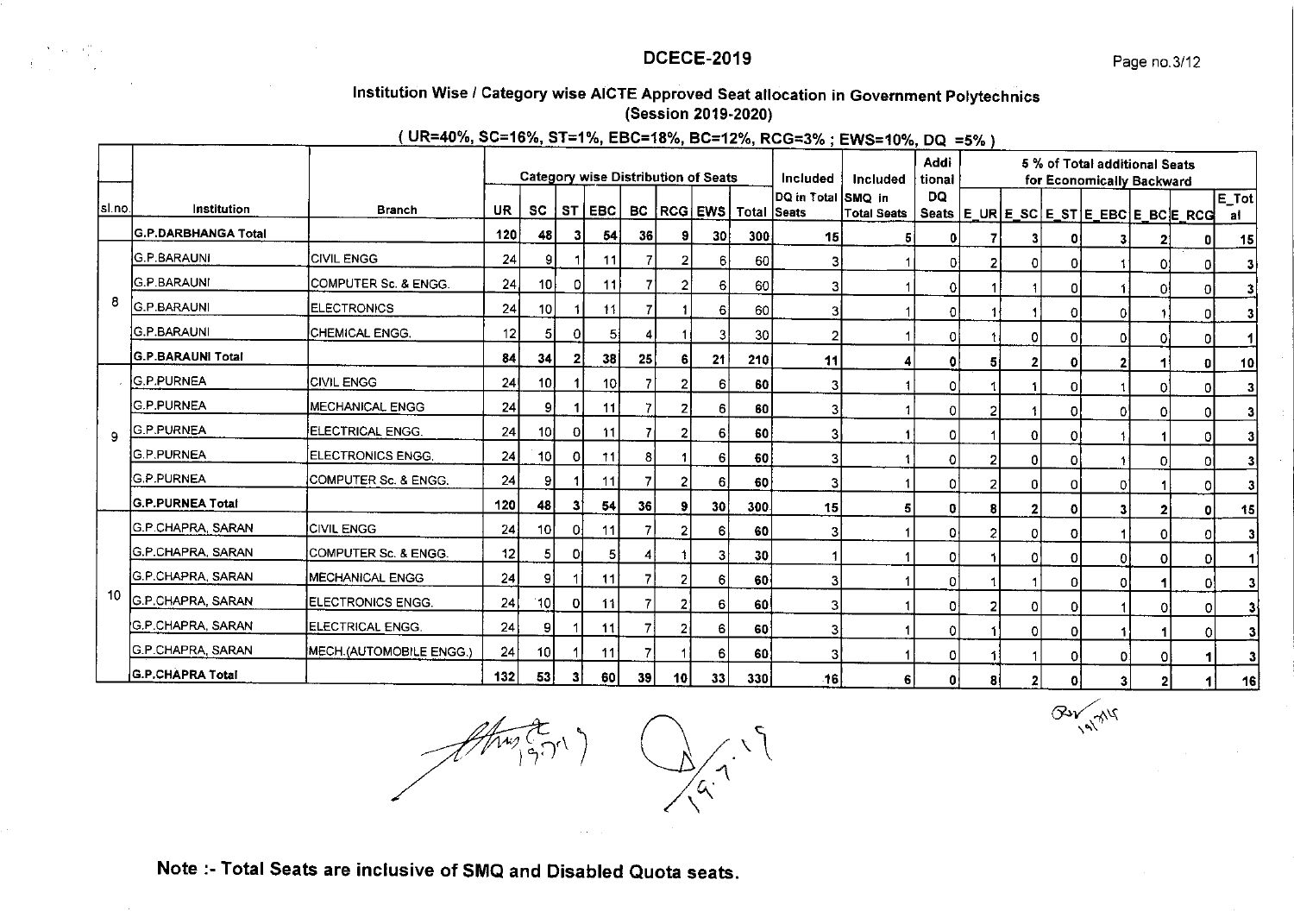$\mathcal{B}^j \leftarrow \mathcal{A}^j \mathcal{A}^k$ 

# Institution Wise / Category wise AICTE Approved Seat allocation in Government Polytechnics (Session 2019-2020)

# (UR=40%, SC=16%, ST=1%, EBC=18%, BC=12%, RCG=3%; EWS=10%, DQ =5%)

|         |                        |                          | <b>Category wise Distribution of Seats</b><br>Included |                 |    |                 |                         |                |                |                                       |                    | Included           | Addi<br>tional |                |              |    | 5 % of Total additional Seats<br>for Economically Backward |              |              |                |
|---------|------------------------|--------------------------|--------------------------------------------------------|-----------------|----|-----------------|-------------------------|----------------|----------------|---------------------------------------|--------------------|--------------------|----------------|----------------|--------------|----|------------------------------------------------------------|--------------|--------------|----------------|
| Isl.no. | Institution            | <b>Branch</b>            | UR                                                     | <b>SC</b>       |    | ST EBC          |                         |                |                | <b>BC</b>   RCG   EWS   Total   Seats | DQ in Total SMO in | <b>Total Seats</b> | DQ             |                |              |    | Seats   E_UR   E_SC   E_ST   E_EBC   E_BC   E_RCG          |              |              | $E\_Tot$<br>al |
|         | G.P.GOPALGANJ          | MECHANICAL ENGG          | 24                                                     | 9               |    | 11              | 7                       |                | 6              | 60                                    | 3                  |                    | 51             | 2              | 0            | Ω  |                                                            |              |              | 3              |
|         | <b>G.P.GOPALGANJ</b>   | CIVIL(RURAL) ENGG.       | 24                                                     | 9               |    | 10              | 8                       |                | 6              | 60                                    | 31                 |                    | 5              |                |              | 0  | ٥I                                                         |              | ΩI           | 3              |
|         | G.P.GOPALGANJ          | <b>CIVIL ENGG</b>        | 24                                                     | 10 <sup>1</sup> | ٥I | 11              | 7                       |                | $6 \mid$       | 60                                    | 3                  |                    | 5              | 2              | 0            | o  | ΟI                                                         | ٥I           |              |                |
| 11      | <b>G.P.GOPALGANJ</b>   | ELECTRICAL ENGG.         | 24                                                     | 10 <sup>1</sup> | οI | 11              | 7                       | 2              | 6              | 60                                    | 3                  |                    | 5              | $\overline{2}$ | 0            | 0  |                                                            | ۵            | 0            | 3              |
|         | IG.P.GOPALGANJ         | ELECTRONICS ENGG.        | 24                                                     | 10 <sub>1</sub> |    | 11              |                         |                | $6 \mid$       | 60                                    | 3                  |                    | 5              |                |              | ٥l | Οl                                                         |              | ΩI           | 3              |
|         | IG.P.GOPALGANJ         | COMPUTER Sc. & ENGG.     | 24                                                     | 10              | 0  | 11              |                         | 2              | 6              | 60                                    | 3                  |                    | Ω              |                |              | 0  |                                                            | 0            | $\Omega$     | 3              |
|         | G.P.GOPALGANJ Total    |                          | 144                                                    | 58              | 31 | 65              | 43                      | 11             | 36             | 360                                   | 18                 | 6                  | 25             | 9              |              | ΟI | 31                                                         |              |              | 18             |
|         | G.P.KATIHAR            | <b>MECHANICAL ENGG</b>   | 24                                                     | 10              |    | 10 <sup>1</sup> |                         | 2              | 6              | 60                                    | 31                 |                    | 0:             |                |              | ٥I | ٥l                                                         | o            |              | 3              |
|         | <b>İ</b> G.P.KATIHAR   | <b>ELECTRONICS ENGG.</b> | 24                                                     | -10             | ٥I | 11              |                         | $\overline{2}$ | 6              | 60                                    | 3                  |                    | 0.             | 2              | 01           | ΟI |                                                            | ΩI           | 0            | 3              |
| 12      | <b>G.P.KATIHAR</b>     | ELECTRICAL ENGG.         | 24                                                     | 91              |    | 11              | 8                       |                | 6.             | 60                                    | 3                  |                    | 0.             |                |              | 01 | οI                                                         |              | <sup>n</sup> | 3              |
|         | IG.P.KATIHAR           | <b>CIVIL</b>             | 24                                                     | 9               |    | 11              |                         | $\overline{2}$ | 6              | 60                                    | 3                  |                    | ٥              | 2              | ΩI           | ٥I |                                                            | $\mathbf{0}$ | n            |                |
|         | IG.P. KATIHAR TOTAL    |                          | 96                                                     | 38              | 3  | 43              | 29                      |                | 24             | 240                                   | 12                 |                    | ٥              | 6              | 2            | ٥۱ | 21                                                         | 1            |              | 12             |
|         | <b>IG P VAISHALI</b>   | <b>MECHANICAL ENGG</b>   | 24                                                     | 91              |    | 11              | 8                       |                | 6              | 60                                    | 3                  |                    | ٥I             |                |              | ΩI |                                                            | 01           | ٥I           | 3              |
|         | <b>IG.P.VAISHALI</b>   | <b>ELECTRONICS ENGG</b>  | 24                                                     | 9               |    | 11              |                         | $\overline{2}$ | 6              | 60                                    | 3                  |                    | ٥I             | 2              | 0.           | ΩI | ٥I                                                         | οI           |              | 3              |
| 13      | G.P.VAISHALI           | <b>ELECTRICAL ENGG.</b>  | 24                                                     | 10              | ٥I | 11              |                         | 2 <sup>1</sup> | 6 <sub>1</sub> | 60                                    | 3                  |                    | οI             |                |              | ۵I |                                                            | O            | ٥l           | 3              |
|         | <b>G.P.VAISHALI</b>    | <b>CIVIL</b>             | 24                                                     | 10              |    | 10              |                         | 21             | 6              | 60                                    | 3                  |                    | ٥I             | $\overline{2}$ | οl           | O. | ٥I                                                         |              | οl           | 3              |
|         | ÍG.P. VAISHALI TOTAL   |                          | 96                                                     | 38              | 3  | 43              | 29                      |                | 24             | 240                                   | 12                 | 4                  | 01             | 6              | $\mathbf{2}$ | o  | 2 <sub>1</sub>                                             |              |              | 12             |
|         | IG P LAKHISARAI        | <b>CIVIL ENGG</b>        | 12                                                     | 5               | ΩI | 5               | 4                       |                | 3              | 30                                    |                    |                    | ol             |                | ΟI           | n  |                                                            | Ω            | 0            | 2              |
|         | G.P.LAKHISARAI         | ELECTRICAL ENGG.         | 12                                                     | 5               | ٥I | 6 <sub>1</sub>  | 3                       |                | 3              | 30                                    | 2                  |                    | ٥l             |                | $\Omega$     | n  | ٥I                                                         | ٥            | ΩI           |                |
| 14      | <b>G.P.LAKHISARA</b> I | <b>ELECTRONICS ENGG</b>  | 12                                                     | 4               |    | 6               | $\overline{\mathbf{3}}$ |                | З              | 30 <sup>°</sup>                       |                    |                    | ٥I             |                |              |    | οI                                                         | $\Omega$     | Oi           | 2              |
|         | İG.P.LAKHISARAI        | <b>MECHANICAL ENGG</b>   | 12                                                     | 5               | ۵l | 5 <sub>1</sub>  | 4                       |                | 3              | 30 <sub>2</sub>                       | $\mathbf{2}$       |                    | ٥I             | 0              | n            | 0  | οl                                                         |              | $\mathbf{0}$ |                |
|         | G.P. LAKHISARAI Total  |                          | 48                                                     | 19              |    | 22              | 14                      | 41             | 12             | 120                                   | 6                  | 4                  | 01             | 3              |              | 0  | 1                                                          |              | n            |                |

 $\langle \gamma \gamma \rangle$  $\left\langle \gamma\right\rangle$ 

Note :- Total Seats are inclusive of SMQ and Disabled Quota seats.

 $\omega_{\rm{L}}=0.5$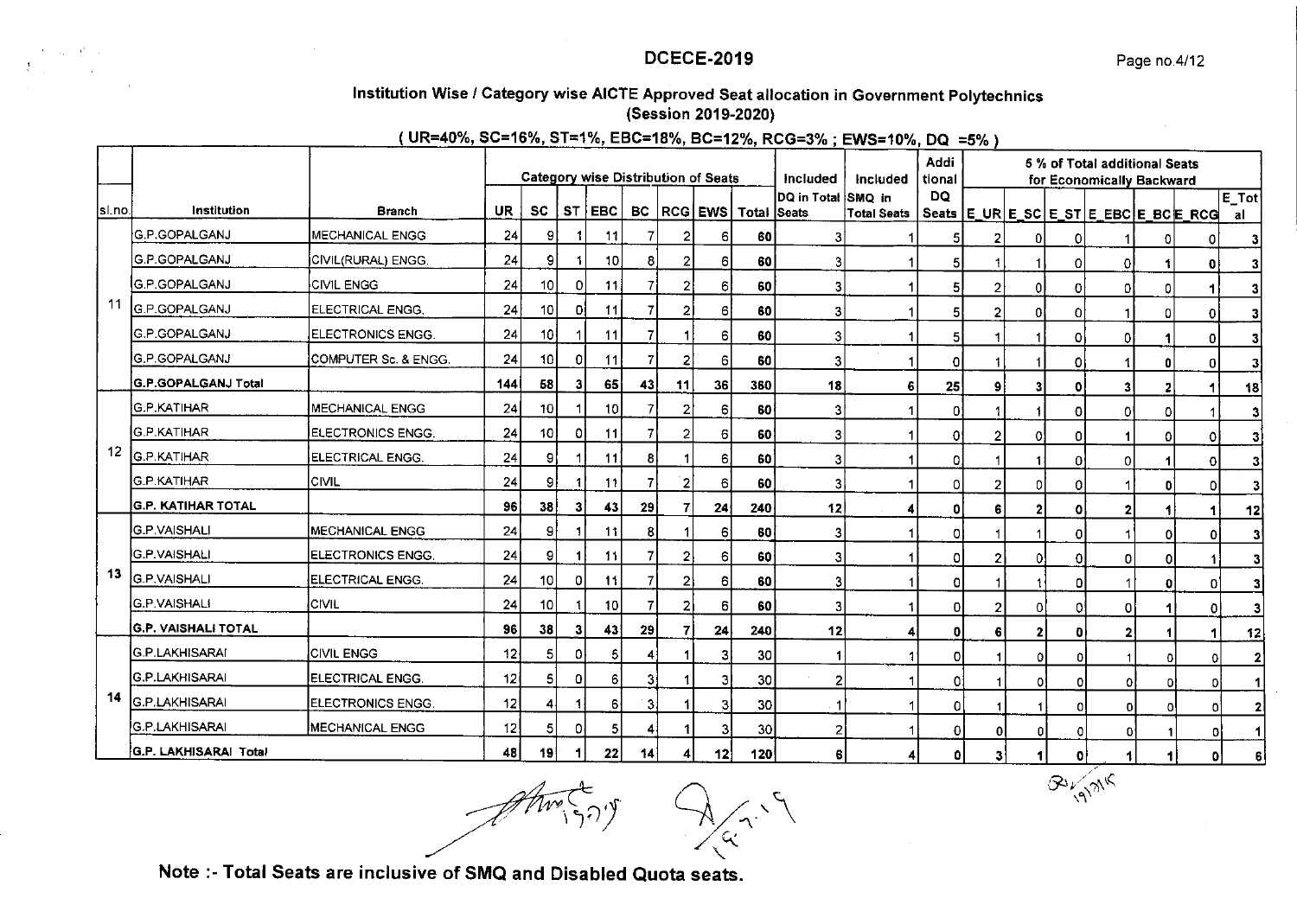$\left. \partial \omega_{\text{eq}} \right|^{2/5}$ 

# Institution Wise / Category wise AICTE Approved Seat allocation in Government Polytechnics

(Session 2019-2020)

# (UR=40%, SC=16%, ST=1%, EBC=18%, BC=12%, RCG=3%; EWS=10%, DQ =5%)

|        |                               |                           |           |                 |    |                  |    |    | <b>Category wise Distribution of Seats</b> |                                | Included           | included | Addi<br>tional |   |          |              | 5 % of Total additional Seats<br>for Economically Backward |          |    |                  |
|--------|-------------------------------|---------------------------|-----------|-----------------|----|------------------|----|----|--------------------------------------------|--------------------------------|--------------------|----------|----------------|---|----------|--------------|------------------------------------------------------------|----------|----|------------------|
| sl.no. | Institution                   | <b>Branch</b>             | <b>UR</b> | SC              |    | ST EBC           |    |    |                                            | BC   RCG   EWS   Total   Seats | DQ in Total SMQ in |          | DQ             |   |          |              |                                                            |          |    | $E\_Tot$<br>-al- |
|        | <b>G.P.DEHRI ON SONE</b>      | <b>MECHANICAL ENGG</b>    | 24        | 10              |    | 10               |    |    | 6                                          | 60                             |                    |          | Ω              |   |          |              |                                                            |          |    |                  |
|        | <b>G.P.DEHRI ON SONE</b>      | <b>IELECTRONICS ENGG.</b> | 24        | -10 l           | ٥I | 11               | 7  |    | 6                                          | 60                             | 3                  |          | 01             |   | $\Omega$ | O            | ٥I                                                         |          |    |                  |
| 15     | <b>G.P.DEHRI ON SONE</b>      | <b>ELECTRICAL ENGG.</b>   | 24        | 91              |    | 111              | 8  |    | 61                                         | 60                             | 3                  |          | 0              |   |          | 01           |                                                            |          |    |                  |
|        | <b>G.P.DEHRI ON SONE</b>      | Icivil                    | 24        | 9.              |    | 11               |    |    | 61                                         | 60                             | 3                  |          | O.             |   | ΩI       | ΩI           | ΩI                                                         |          |    |                  |
|        | G.P. ASTHAWAN , NALANDA TOTAL |                           | 96        | 38              | 31 | 43               | 29 |    | 24                                         | 240                            | 12                 |          | O۱             | 6 |          | o            | 2                                                          |          |    | 12               |
|        | İG.P.ASTHAWAN, NALANDA        | <b>IMECHANICAL ENGG</b>   | 24        | 10              | ٥I | 11               |    |    | 61                                         | 60                             | 3                  | 1        | O)             |   |          |              |                                                            | ٥l       | οI | 3                |
|        | ÍG.P.ASTHAWAN. NALANDA        | <b>IELECTRONICS ENGG.</b> | 24        | 9               |    | 11               | 8  |    | 61                                         | 60                             | 3                  |          | ٥I             |   | 0l       | n.           | o                                                          |          | n  |                  |
| 16     | G.P.ASTHAWAN, NALANDA         | ÍELECTRICAL ENGG.         | 24        | 10 <sup>1</sup> | Οł | 11               |    |    | 6l                                         | 60                             | 3                  |          | οI             |   | Ωl       |              |                                                            |          | ٥I | 3                |
|        | G.P.ASTHAWAN, NALANDA         | ICIVIL                    | 24        | 10              |    | 10 <sup>1</sup>  |    |    | 61                                         | 60                             | 3                  |          | O.             |   |          |              | Ωl                                                         |          |    |                  |
|        | G.P. ASTHAWAN , NALANDA TOTAL |                           | 96        | 39              |    | 43               | 29 |    | 24                                         | 240                            | 12                 |          | $\mathbf{0}$   |   | 2        |              | $\mathbf{2}$                                               | 2        | n  | 12               |
|        | G.P.SHEOHAR                   | MECHANICAL ENGG           | 24        | 9I              |    | 11               | 8  |    | 6                                          | 60                             | 3                  |          | οl             |   |          | 0            |                                                            | $\Omega$ | Οl |                  |
|        | G.P.SHEOHAR                   | ELECTRONICS ENGG.         | 24        | -91             |    | 11               | 7  | 2  | 6                                          | 60                             | 3                  |          | 0              | 2 |          | n            |                                                            | -O.      | ٥I | 3                |
| 17     | G.P.SHEOHAR                   | ELECTRICAL ENGG.          | 24        | 10 <sup>1</sup> | οI | 11               | 7  | 21 | 6                                          | 60                             | 3                  |          | $\mathbf 0$    |   |          | ٥١           | Οl                                                         |          | ٥I | $\mathbf{3}$     |
|        | <b>G.P.SHEOHAR</b>            | Icivil                    | 24        | 10              |    | 10I              |    | 2  | 6                                          | 60                             | 3                  |          | $\mathbf{0}$   |   | ٥I       | 0            | 0                                                          | O.       |    | $\mathbf{3}$     |
|        | <b>G.P. SHEOHAR TOTAL</b>     |                           | 96        | 38              | 31 | 43 <sub>1</sub>  | 29 |    | 24                                         | 240                            | 12                 |          | 0              |   | 21       | $\mathbf{0}$ | $\overline{2}$                                             |          |    | 12               |
|        | <b>IG.P.MOTIHARI</b>          | <b>IMECHANICAL ENGG</b>   | 24        | 10              | οı | 11               | 7  | 2  | 6                                          | 60                             | 3                  |          | οI             |   |          | 0            |                                                            | Ω        | 0  | $\mathbf{3}$     |
|        | <b>G.P.MOTIHARI</b>           | <b>IELECTRONICS ENGG.</b> | 24        | 9               |    | 11               | 8  |    | 6                                          | 60                             | 3                  |          | οl             |   | ΩI       | 0            | $\Omega$                                                   |          | o  | $\mathbf{3}$     |
| 18     | IG.P.MOTIHARI                 | <b>ELECTRICAL ENGG.</b>   | 24        | 10 I            | οı | 11               |    |    | 6                                          | 60                             | 3                  |          | $\Omega$       |   | 0        | 0            |                                                            |          | οı | 3                |
|        | <b>G.P.MOTIHARI</b>           | ICIVIL                    | 24        | 10              |    | 10 <sub>10</sub> |    |    | 6                                          | 60                             | 3                  |          | $\mathbf{0}$   |   |          | ٥I           | 0l                                                         | ΩI       | 0  | 3                |
|        | <b>G.P. MOTIHARI TOTAL</b>    |                           | 96        | <b>391</b>      | 21 | 43               | 29 |    | 24                                         | 240                            | 12 <sup>1</sup>    |          | 0              | 6 | 2        | $\mathbf{0}$ | 2                                                          |          | 0  | 12               |

 $\mathcal{S}_{\lambda}$ .  $\mathcal{S}^{(1)}$ 

Note :- Total Seats are inclusive of SMQ and Disabled Quota seats.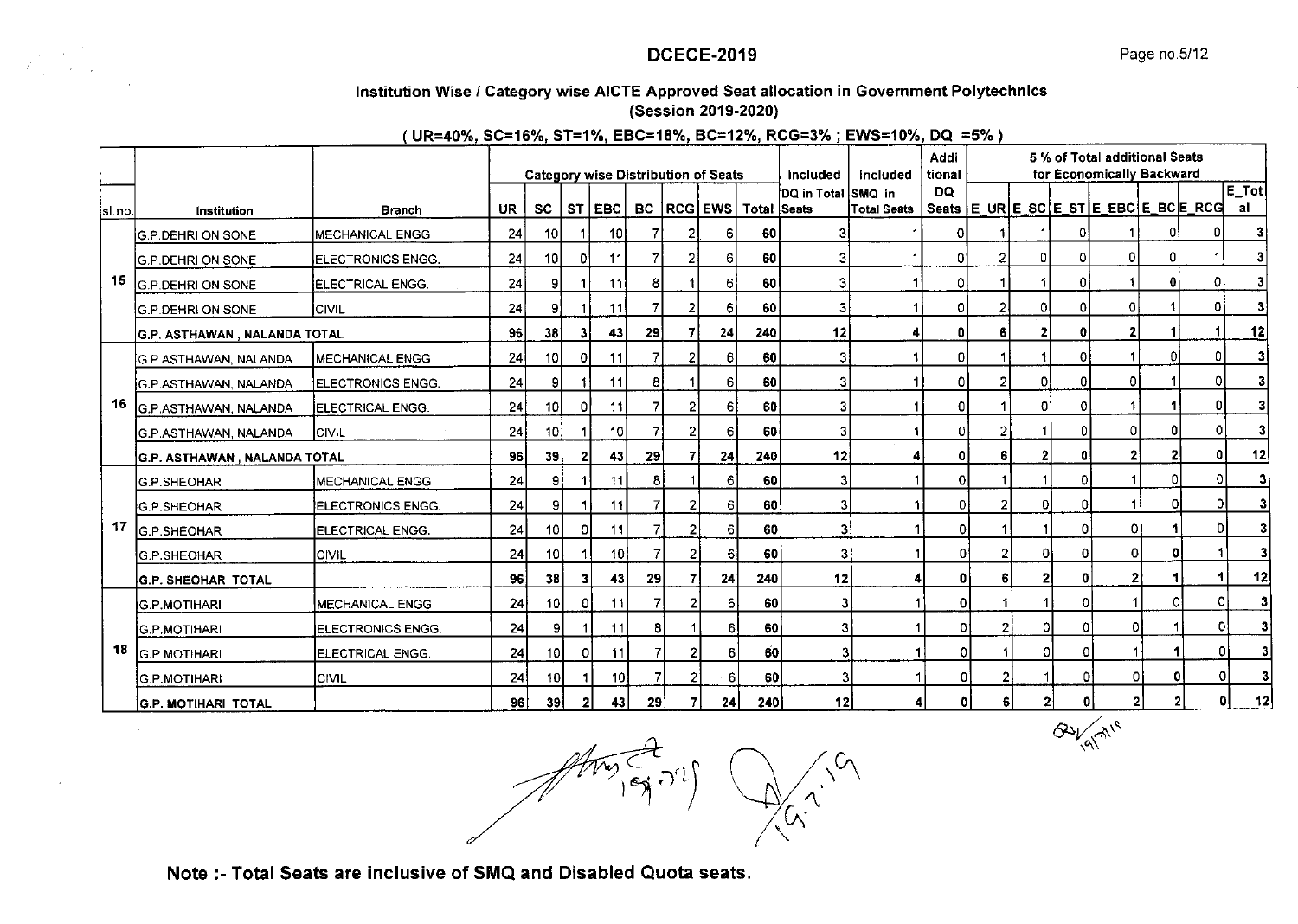# Institution Wise / Category wise AICTE Approved Seat allocation in Government Polytechnics (Session 2019-2020)

(UR=40%, SC=16%, ST=1%, EBC=18%, BC=12%, RCG=3%; EWS=10%, DQ =5%)

|         |                                    |                          |                 |                 |              |               |                |   | <b>Category wise Distribution of Seats</b> |                                     | <b>Included</b>    | Included           | Addi<br>tional |              |              |                                  | 5 % of Total additional Seats         |              |                |       |
|---------|------------------------------------|--------------------------|-----------------|-----------------|--------------|---------------|----------------|---|--------------------------------------------|-------------------------------------|--------------------|--------------------|----------------|--------------|--------------|----------------------------------|---------------------------------------|--------------|----------------|-------|
|         |                                    |                          |                 |                 |              |               |                |   |                                            |                                     | DQ in Total SMQ in |                    | DQ             |              |              |                                  | for Economically Backward             |              |                | E Tot |
| [sl.no. | <b>Institution</b>                 | <b>Branch</b>            | <b>UR</b>       | <b>SC</b>       |              | ST EBC        |                |   |                                            | <b>BC</b>   RCG   EWS   Total Seats |                    | <b>Total Seats</b> |                |              |              |                                  | Seats E_UR E_SC E_ST E_EBC E_BC E_RCG |              |                | al    |
|         | <b>IG.P.MADHUBANI</b>              | <b>IMECHANICAL ENGG</b>  | 24              | 10I             | 01           | 11            |                | 2 | 6                                          | 60                                  | 31                 |                    | 01             |              |              | 01                               |                                       |              | ΟI             |       |
|         | <b>İG.P.MADHUBANI</b>              | ELECTRONICS ENGG.        | 24              | 10 <sub>l</sub> | 0            | 11            |                | 2 | 6                                          | 60                                  |                    |                    | ٥ı             | 2            | ٥I           | οI                               | 0                                     |              | οI             |       |
| 19      | <b>G.P.MADHUBANI</b>               | ELECTRICAL ENGG.         | 24              | 9               |              | 11            | 7              | 2 | 6                                          | 60                                  | 31                 |                    | Οi             |              | 1            | οI                               | $\Omega$                              |              | οI             |       |
|         | <b>G.P.MADHUBANI</b>               | <b>ICIVIL</b>            | 24              | 91              |              | 11            | $\overline{7}$ | 2 | 61                                         | 60                                  | 31                 |                    | ٥I             | 21           | 01           | 0                                |                                       | Ω            | $\overline{0}$ |       |
|         | <b>G.P. MADHUBANI TOTAL</b>        |                          | 96              | 38              |              | 44            | 28             | 8 | 24                                         | 240                                 | 12                 |                    | ٥I             | 6            | $\mathbf{2}$ | $\mathbf{0}$                     | $\mathbf{2}$                          |              | $\mathbf{0}$   | 12    |
|         | B.K.P. INST SITAMARHI              | <b>IMECHANICAL ENGG</b>  | 19 <sub>1</sub> | 81              | 0            | 9             | 6              |   | 5                                          | 48                                  | 31                 |                    | ٥I             |              | $\mathbf{0}$ | 0                                |                                       | $\Omega$     | ٥              |       |
|         | B.K.P. INST SITAMARHI              | ELECTRONICS ENGG.        | ا19             | 8               |              | 8             | 6              |   | 5                                          | 48                                  | 2                  |                    | ٥I             |              | 0            | 0                                | $\circ$                               |              | o              |       |
| 20      | <b>B.K.P. INST SITAMARHI</b>       | <b>ELECTRICAL ENGG.</b>  | 20              | 7               | 01           | 8             | 6              | 2 | 51                                         | 48                                  | 31                 |                    | ٥I             |              | $\mathbf{1}$ | 1                                | $\Omega$                              | 0            | 0              |       |
|         | B.K.P. INST SITAMARHI              | <b>CIVIL</b>             | 19 <sup>1</sup> | 81              |              | 9             | 51             | 2 | 4                                          | 48                                  | $\mathbf{2}$       |                    | Οl             | 2            | 0            | 0                                |                                       | $\mathbf{0}$ | οl             |       |
|         | <b>B.K.P. INST SITAMARHI TOTAL</b> |                          | 77              | 31              | 2            | 34            | 23             | 6 | 19                                         | 192                                 | 10 <sup>1</sup>    |                    | O۱             | 5            | 1            |                                  |                                       |              | 0              | 10    |
|         | <b>G.P. KAIMUR</b>                 | <b>JELECTRICAL ENGG.</b> | 24              | $10^{\circ}$    |              | 10            |                | 2 | 61                                         | 60                                  | 3                  |                    | O.             | 2            | 0            | O                                | O                                     |              | ol             | 31    |
|         | <b>G.P. KAIMUR</b>                 | <b>MECHANICAL ENGG</b>   | 24              | 9               |              | 11            |                | 2 | 61                                         | 60                                  | 3                  |                    | 0              |              |              | 0                                |                                       | Οł           | o              |       |
| 21      | <b>G.P. KAIMUR</b>                 | <b>ELECTRONICS</b>       | 24              | 101             | 0.           | 11            |                | 2 | 61                                         | 60                                  | 3.                 |                    | 0              |              |              | 0                                |                                       |              | $\Omega$       |       |
|         | <b>G.P. KAIMUR</b>                 | <b>CIVIL</b>             | 24              | 91              |              | 11            | 8              |   | 61                                         | 60                                  | 3                  |                    | 0              | 2            | 0            | 0                                | O.                                    |              | $\Omega$       | 3     |
|         | <b>G.P. KAIMUR TOTAL</b>           |                          | 96              | 38              | 31           | 43            | 29             |   | 24                                         | 240                                 | 12                 |                    |                | 6            | $\mathbf 2$  | $\mathbf{0}$                     |                                       |              | 0              | 12    |
|         | ]G.P. JAM∪I                        | ELECTRICAL ENGG.         | 24              | 10I             |              | 11            |                |   | 6                                          | 60                                  | 31                 |                    | $\Omega$       |              | -1           | 0                                | ٥I                                    |              | 0              | 31    |
|         | <b>G.P. JAMUI</b>                  | MECHANICAL ENGG.         | 24              | 10I             | O.           | 11            |                |   | 61                                         | 60                                  |                    |                    | o              | $\mathbf{2}$ | $\mathbf 0$  | 0                                |                                       | n            | ΩI             | 3     |
| 22      | <b>G.P. JAMUI</b>                  | <b>ELECTRONICS</b>       | 24              | 91              |              | 10            | 81             |   | 61                                         | 60                                  |                    |                    | 0              | 1            |              | $\overline{0}$                   | ٥I                                    |              | 0l             | 31    |
|         | <b>G.P. JAMUI</b>                  | ICIVIL                   | 24              | 10I             | ΩI           | 11            | 7              | 2 | 6                                          | 60                                  | 3                  |                    | 0              | 2            | ٥I           | $\overline{0}$                   |                                       | Ω            | ٥l             | 3     |
|         | <b>G.P. JAMUI TOTAL</b>            |                          | 96              | 39              | $\mathbf{2}$ | 43            | 29             |   | 24                                         | 240                                 | 12                 | 4                  | o              | 6            | $\mathbf{2}$ | $\mathbf{0}$                     |                                       | $\mathbf{2}$ | ٥l             | 12    |
|         |                                    |                          |                 |                 |              | $\mathcal{A}$ |                |   |                                            |                                     |                    |                    |                |              |              | GΔV<br>$\langle \bullet \rangle$ | <b>CALL</b>                           |              |                |       |

 $\sum_{y \in S} \sum_{i,j}$ 

Note :- Total Seats are inclusive of SMQ and Disabled Quota seats.

 $\mathbf{v}_k$  , and  $\mathbf{v}_k$  ,  $\mathbf{v}_k$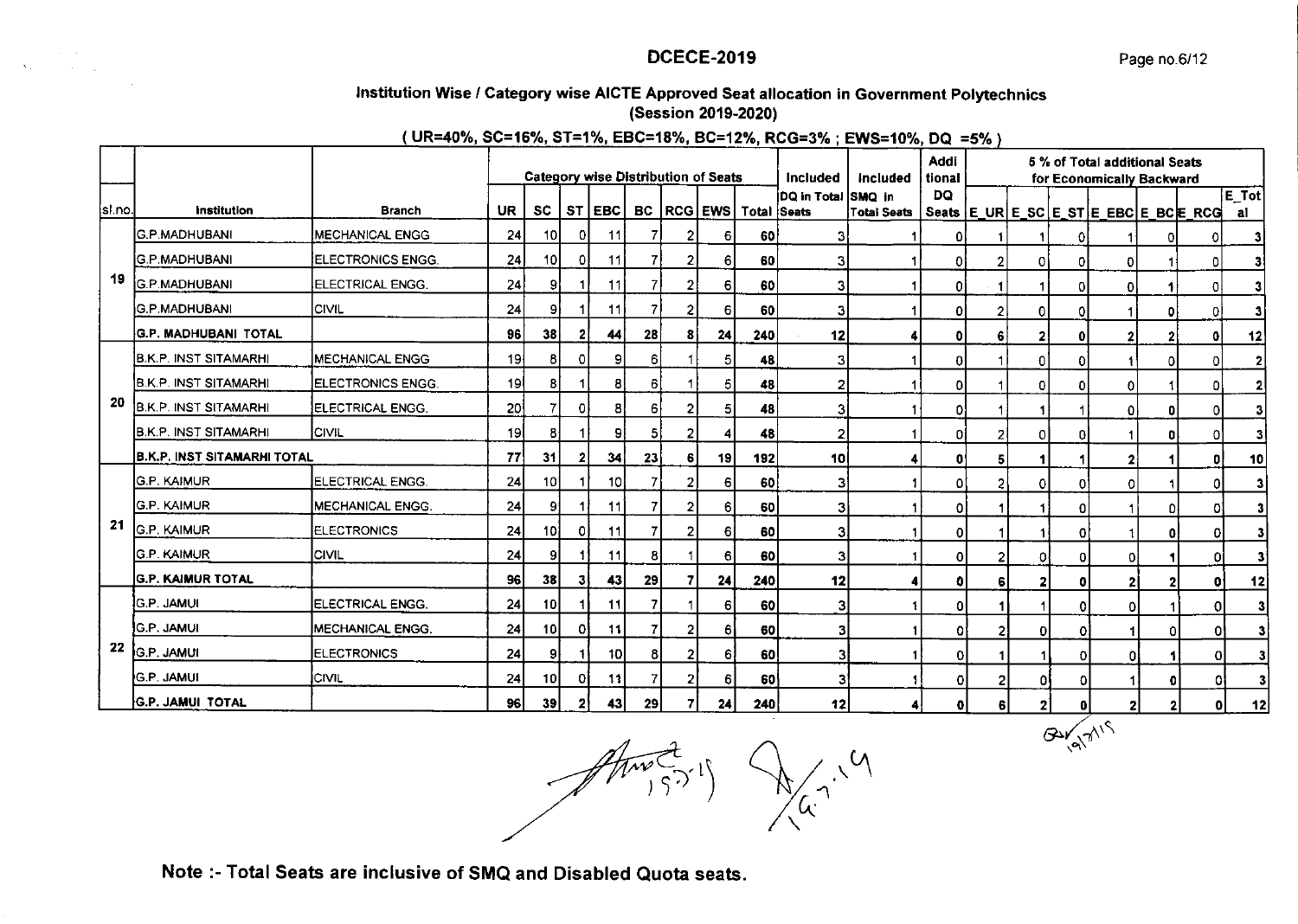GOV GIVS

#### lnstitution Wise / Category wise AICTE Approved Seat allocation in Government Polytechnics (Session 2019-2020l

(UR=40%, SC=16%, ST=1%, EBC=18%, BC=12%, RCG=3%; EWS=10%, DQ =5%)

|         |                           |                          |           |                 |                |                 |                |                |                                            |                                       |                                       |                    | Addi         |    |                   |    | 5 % of Total additional Seats |              |                                  |              |
|---------|---------------------------|--------------------------|-----------|-----------------|----------------|-----------------|----------------|----------------|--------------------------------------------|---------------------------------------|---------------------------------------|--------------------|--------------|----|-------------------|----|-------------------------------|--------------|----------------------------------|--------------|
|         |                           |                          |           |                 |                |                 |                |                | <b>Category wise Distribution of Seats</b> |                                       | <b>Included</b><br>DQ in Total SMQ in | Included           | tional<br>DQ |    |                   |    | for Economically Backward     |              |                                  | $E$ Tot      |
| isl.no. | Institution               | <b>Branch</b>            | <b>UR</b> | <b>SC</b>       |                | ST EBC          |                |                |                                            | <b>BC   RCG   EWS   Total   Seats</b> |                                       | <b>Total Seats</b> |              |    |                   |    |                               |              | Seats E URE SCE STE EBCE BCE RCG | al           |
|         | G.P. TEKARI, GAYA         | ELECTRICAL ENGG.         | 24        | 10              | 0              | 11              |                |                | 6                                          | 60                                    | 31                                    |                    | ٥I           |    |                   |    |                               |              | 01                               | з            |
|         | <b>G.P. TEKARI, GAYA</b>  | <b>MECHANICAL ENGG.</b>  | 24        | 9               |                | 11              |                |                | 6                                          | 60 l                                  | 3                                     |                    | ٥I           |    |                   | 01 | ٥I                            |              | 01                               |              |
| 23      | G.P. TEKARI, GAYA         | <b>ELECTRONICS</b>       | 24        | 10              |                | 10 l            |                | 21             | 6                                          | 60                                    | 3                                     |                    | 0            | 2  | 0                 | 01 |                               | 0            | 0                                |              |
|         | G.P. TEKARI, GAYA         | <b>CIVIL</b>             | 24        | 91              | ΩI             | 11              | 8              | $\overline{2}$ | ĥ.                                         | 60                                    | 3                                     |                    | ٥I           |    | οı                | ΩI | ٥I                            | n            |                                  |              |
|         | G.P. TEKARI, GAYA TOTAL   |                          | 96        | 38              | $\mathbf{2}$   | 43              | 29             | 81             | 24                                         | 240                                   | 12                                    |                    | $\mathbf{0}$ |    | $\mathbf{2}$      | ٥I | $\mathbf{2}$                  |              | и                                | 12           |
|         | G.P. SHEIKHPURA           | IELECTRICAL ENGG.        | 24        | 10 <sub>1</sub> | οı             | 11              |                |                | 6                                          | 60                                    | 3                                     |                    | 0            |    | οI                | o  |                               | $\mathbf{0}$ | οI                               | 31           |
|         | <b>G.P. SHEIKHPURA</b>    | <b>IMECHANICAL ENGG.</b> | 24        | 9               |                | 11              |                |                | 61                                         | 60                                    | 3                                     |                    | 0            |    |                   | n  |                               |              | οI                               | 31           |
| 24      | <b>G.P. SHEIKHPURA</b>    | <b>IELECTRONICS</b>      | 24        | 9               |                | 11              | 8              |                | -61                                        | 60                                    | 3                                     |                    | 0            |    |                   | O. | $\Omega$                      |              | οl                               | 3            |
|         | lg.p. SHEIKHPURA          | lcivil                   | 24        | 10              | οı             | 11              | $\overline{7}$ |                | 61                                         | 60                                    | $\overline{3}$                        |                    | $\Omega$     |    | ٥I                | Λ  | o                             |              | 0                                | $\mathbf{3}$ |
|         | G.P. SHEIKHPURA, TOTAL    |                          | 96        | 38 <sub>1</sub> | 21             | 44              | 29             |                | 24                                         | 240                                   | 12                                    |                    | 0            |    | 2                 | ۵I | $\mathbf{2}$                  |              | 0                                | 12           |
|         | <b>IG.P. MUNGER</b>       | <b>IELECTRICAL ENGG.</b> | 24        | 91              |                | 11              | 7              |                | 61                                         | 60                                    | з                                     |                    | 0            |    |                   | ٥۱ |                               | 01           | οI                               | 3            |
|         | G.P. MUNGER               | MECHANICAL ENGG.         | 24        | 10 <sub>1</sub> | $\Omega$       | 11              |                |                | 6                                          | 60                                    | 3                                     |                    | $\Omega$     |    | $\Omega$          | 0  |                               | Ω۱           | $\Omega$                         | 3            |
| 25      | G.P. MUNGER               | <b>IELECTRONICS</b>      | 24        | 10 <sup>1</sup> |                | 10 <sup>1</sup> | 8              |                | 61                                         | 60                                    | 3                                     |                    | D            |    |                   | Đİ |                               |              | οI                               | 3            |
|         | <b>G.P. MUNGER</b>        | COMPUTER Sc. & ENGG.     | 24        | 91              |                | <b>11</b>       |                | 21             | 61                                         | 60                                    | 3                                     |                    | $\Omega$     |    | 01                | 0  | O                             |              | 0                                | 3            |
|         | <b>G.P. MUNGER, TOTAL</b> |                          | 96        | 38 <sup>1</sup> | 31             | 43              | 29             | 7              | 24                                         | 240                                   | 12                                    |                    | $\mathbf{0}$ | 61 | 2                 | 0  | з                             |              | o                                | 12           |
|         | <b>IG.P. SUPAUL</b>       | <b>IELECTRICAL ENGG.</b> | 24        | 10              | $\overline{0}$ | 11              |                | $\overline{2}$ | 6                                          | 60                                    | 3                                     |                    | ٥I           |    |                   | Οİ |                               |              | 0.                               | 3            |
|         | <b>G.P. SUPAUL</b>        | <b>IMECHANICAL ENGG.</b> | 24        | 91              |                | 11              |                |                | 61                                         | 60                                    |                                       |                    | 01           |    | 0                 | O  |                               |              | ΩI                               | 3            |
| 26      | <b>G.P. SUPAUL</b>        | <b>ELECTRONICS</b>       | 24        | 10I             | οI             | 11              |                | 2              | 61                                         | 60 l                                  |                                       | 31                 | οI           |    | 1                 | οl |                               | 01           | Οl                               |              |
|         | <b>IG.P. SUPAUL</b>       | <b>CIVIL</b>             | 24        | 101             | 11             | 10              | 81             |                | $6 \mid$                                   | 60                                    |                                       |                    | ٥ı           |    | 21<br>0           |    |                               | οı           | ΟI<br>ΩI                         |              |
|         | <b>G.P. SUPAUL TOTAL</b>  |                          | 96 I      | 39              | $\mathbf{2}$   | 43              | 29             |                | 24                                         | 240                                   | 12                                    |                    |              |    | $\mathbf{2}$<br>6 |    |                               |              |                                  | 12           |

 $\mathcal{P}'$  $\searrow$ 

Note :- Total Seats are inclusive of SMQ and Disabled Quota seats.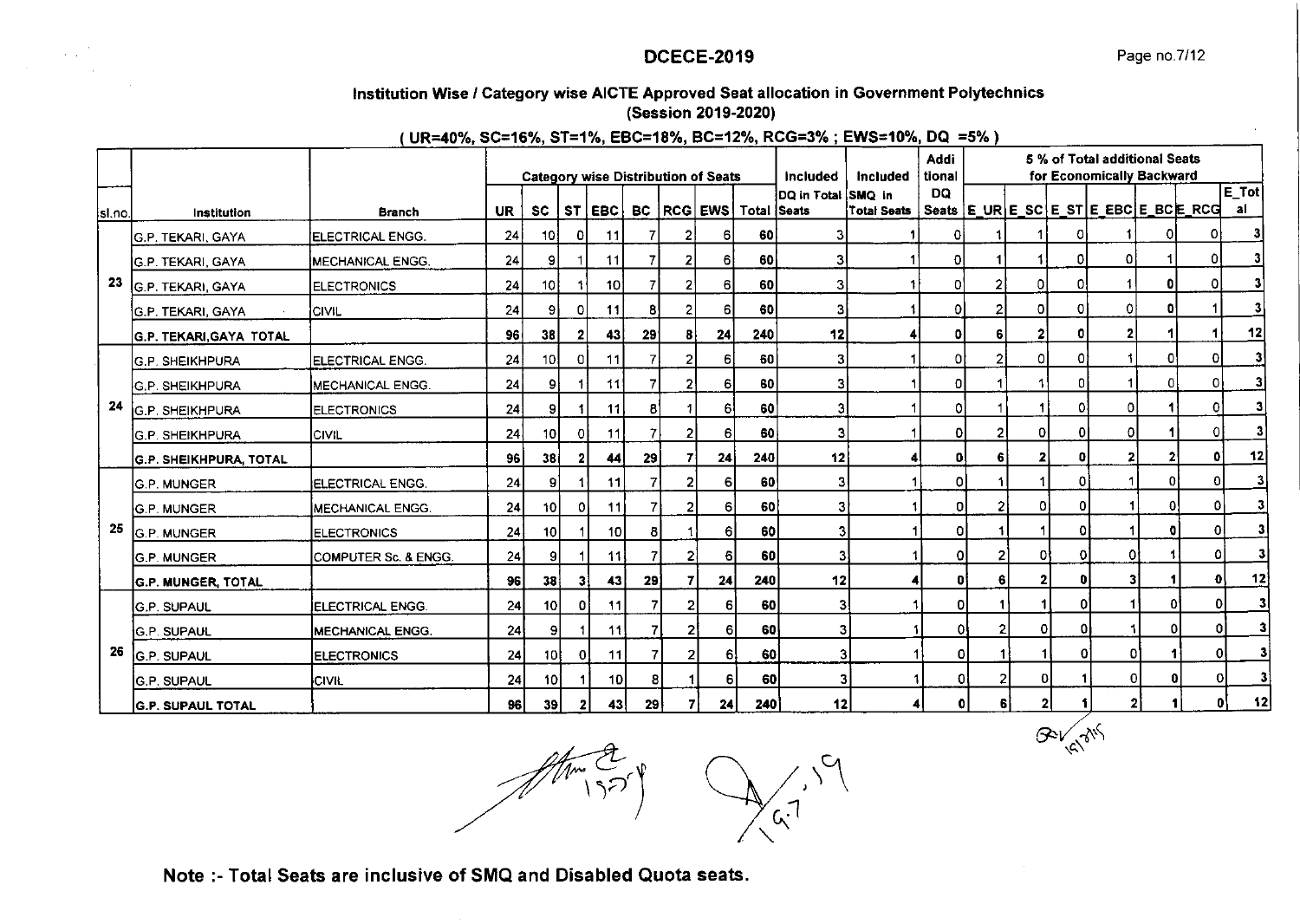$\alpha$ 

# Institution Wise / Category wise AICTE Approved Seat allocation in Government Polytechnics (Session 2019-2020)

(UR=40%, SC=16%, ST=1%, EBC=18%, BC=12%, RCG=3%; EWS=10%, DQ =5%)

|        |                              | --------                 |     |                 |           |                 |                 |    | <b>Category wise Distribution of Seats</b> |             | Included             | Included    | Addi<br>tional |    |    |                              | 5 % of Total additional Seats<br>for Economically Backward |          |    |                              |
|--------|------------------------------|--------------------------|-----|-----------------|-----------|-----------------|-----------------|----|--------------------------------------------|-------------|----------------------|-------------|----------------|----|----|------------------------------|------------------------------------------------------------|----------|----|------------------------------|
|        |                              |                          |     |                 |           |                 |                 |    |                                            |             | ÌDQ in Total ÌSMQ ∃n |             | DQ             |    |    |                              |                                                            |          |    | $\overline{\mathsf{E\_Tot}}$ |
| si.no. | Institution                  | <b>Branch</b>            | UR. | <b>SC</b>       | <b>ST</b> | <b>EBC</b>      |                 |    | BC   RCG   EWS                             | Total Seats |                      | Total Seats |                |    |    |                              | Seats E_URE_SCE_STE_EBCE_BCE_RCG                           |          |    | al                           |
|        | K.M.S.G.P. SAMASTIPUR        | <b>ELECTRICAL ENGG.</b>  | 24  | 10 <sup>1</sup> |           | 10 <sub>l</sub> |                 |    | 6                                          | 60          |                      |             |                |    |    |                              |                                                            |          | 01 |                              |
|        | K.M.S.G.P. SAMASTIPUR        | <b>IMECHANICAL ENGG.</b> | 24  | <b>101</b>      | ΟI        | 11              |                 |    | 61                                         | 60          | 31                   |             | ٥              |    | 0  | 0                            |                                                            | Οl       | οI | 3                            |
| -27    | K.M.S.G.P. SAMASTIPUR        | <b>ELECTRONICS</b>       | 24  | 91              |           | 11              |                 | 2  | 61                                         | 60          | 31                   |             | 01             |    | 0  | ٥I                           | ΩI                                                         |          | ΟI |                              |
|        | K.M.S.G.P. SAMASTIPUR        | ICIVIL                   | 24  | 91              |           | 11              | 8               |    | 6                                          | 60          | 31                   |             | O.             |    |    | οI                           | O۱                                                         |          | Ωi |                              |
|        | K.M.S.G.P. SAMASTIPUR, TOTAL |                          | 96  | 38              | 31        | 43              | 29              |    | 24                                         | 240         | 12                   |             | ٥I             | 6  | 2  | Đ                            | 2                                                          |          | ol | 12                           |
|        | <b>G.P. BANKA</b>            | <b>ELECTRICAL ENGG.</b>  | 24  | 10 <sup>1</sup> | οı        | 11              | 71              |    | 6                                          | 60          | 3                    |             | 0              |    |    |                              |                                                            | n        |    | 3                            |
|        | <b>IG.P. BANKA</b>           | MECHANICAL ENGG.         | 24  | 10 <sup>1</sup> |           | 10ł             | 71              |    | 61                                         | 60          | 3                    |             | ٥I             |    |    |                              |                                                            | 01       | ٥I | 3                            |
| 28     | G.P. BANKA                   | <b>ELECTRONICS</b>       | 24  | 9               |           | 11              | 7               |    | 6I                                         | 60          |                      | 31          | 01             | 2  | ٥I | n.                           |                                                            | 0        | 0  |                              |
|        | <b>G.P. BANKA</b>            | <b>CIVIL</b>             | 24  | 9               | 01        | 11              | 8               |    | 61                                         | 60          |                      | 3           | O.             |    | ٥I | ٥l                           | οI                                                         |          | Οl |                              |
|        | <b>G.P. BANKA, TOTAL</b>     |                          | 96  | 38              | 21        | 43              | 29              | 81 | 24                                         | 240         | 12                   |             | $\mathbf{0}$   | 6  | 2  | ΩI                           | 31                                                         |          | ٥l | 12                           |
|        | <b>G.P. MADHEPURA</b>        | ELECTRICAL ENGG.         | 24  | 10 <sup>1</sup> | 0         | 11              | 7               | 2١ | 6                                          | 60          |                      | 3           | $\overline{0}$ |    | οl | 0                            |                                                            | ΩI       | ٥I | 31                           |
|        | <b>G.P. MADHEPURA</b>        | <b>MECHANICAL ENGG.</b>  | 24  | 10 <sub>1</sub> |           | 11              | 7               |    | 61                                         | 60          | 3                    |             | 0I             |    |    | D.                           | 0                                                          | $\Omega$ | Οl | 3                            |
| 29     | <b>G.P. MADHEPURA</b>        | <b>ELECTRONICS</b>       | 24  | 10 <sup>1</sup> |           | 10 I            | 7               | 2  | 6                                          | 60          |                      | 3           | οl             |    | Οİ | 01                           | $\overline{0}$                                             |          |    | $\overline{\mathbf{3}}$      |
|        | <b>G.P. MADHEPURA</b>        | ICIVIL                   | 24  | 9               |           | 11              |                 |    | 61                                         | 60          |                      | 3           | 0              |    |    | ٥I                           |                                                            |          | 0  | 3                            |
|        | <b>G.P. MADHEPURA, TOTAL</b> |                          | 96  | 39              | 31        | 43              | 28              |    | 24                                         | 240         | 12                   |             | O              |    |    | $\mathbf{2}$<br>$\mathbf{0}$ | 2                                                          |          |    | 12                           |
|        | B.K.N.S.G.P. GOPALGANJ       | <b>IELECTRICAL ENGG.</b> | 24  | 10 <sup>1</sup> | ٥I        | 11              |                 |    | 6<br>21                                    | 60          |                      | 3           |                | o  |    | $\Omega$<br>ol               |                                                            |          |    | 3                            |
|        | B.K.N.S.G.P. GOPALGANJ       | <b>IMECHANICAL ENGG.</b> | 24  |                 | 91        | 11              |                 |    | 6                                          | 60          |                      | З           |                | ٥I |    | οl<br>o                      |                                                            |          | 0  |                              |
|        | 30<br>B.K.N.S.G.P. GOPALGANJ | ELECTRONICS ENGG.        | 24  | 10 <sub>1</sub> | 1         | 10              | 8               |    | 6                                          | 60          |                      | 3           |                | ٥I |    | 1                            | 0l                                                         | ΟI       | 0  | 3                            |
|        | B.K.N.S.G.P. GOPALGANJ       | <b>CIVIL ENGG</b>        | 48  | 19              |           | 22              | 14              |    | 12<br>4                                    | 120         |                      | 6           |                | ٥l |    | 0                            |                                                            |          | ΩΙ |                              |
|        | B.K.N.G.P.GOPALGANJ, TOTAL   |                          | 120 | 48              | з         | 54              | 36 <sup>°</sup> |    | 30 <sub>l</sub><br>91                      | 300         |                      | 151         |                | Ωł |    | $\overline{2}$               | ΩI                                                         |          | 2  | 15                           |

Note :- Total Seats are inclusive of SMQ and Disabled Quota seats.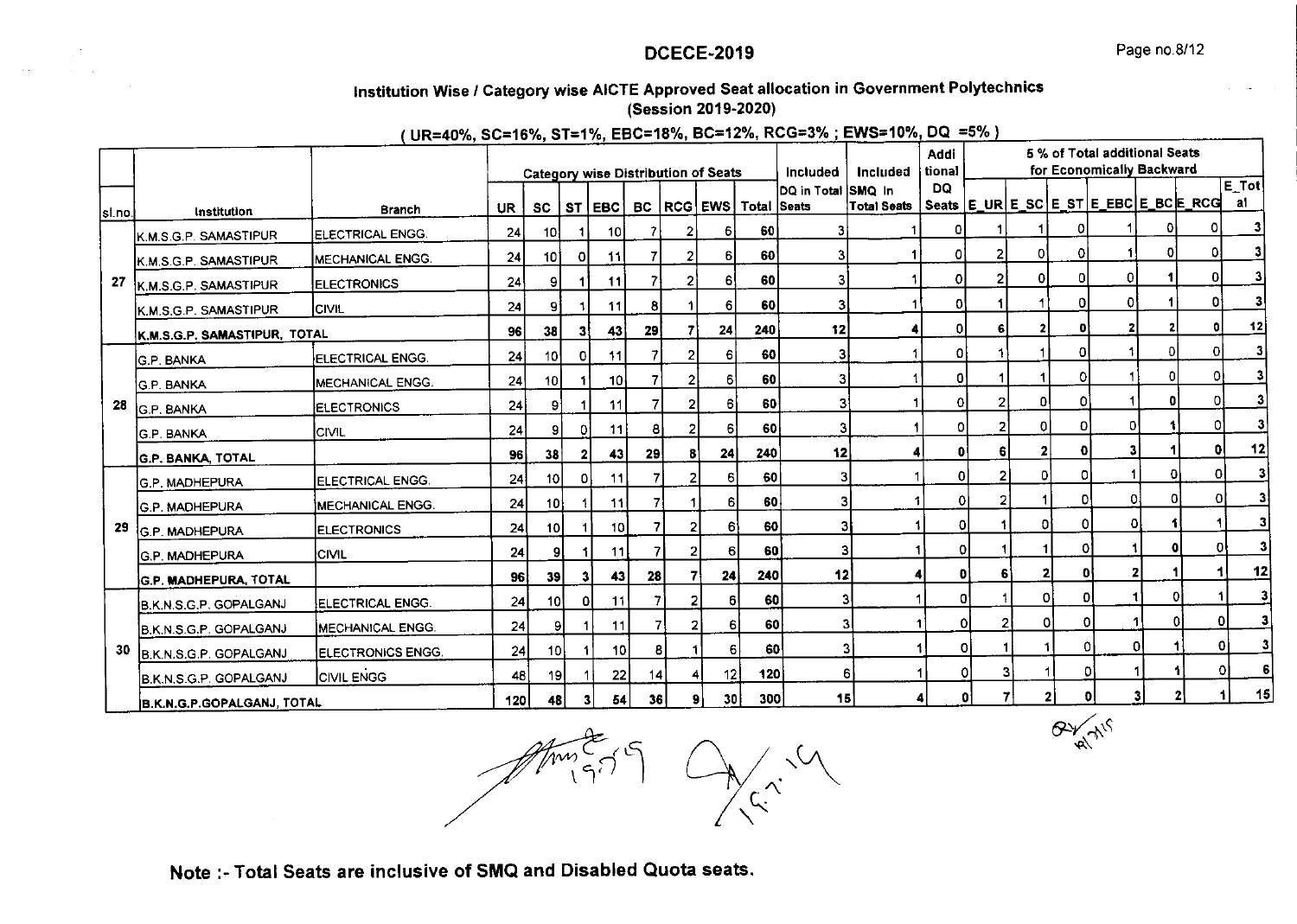$\frac{1}{2}$ 

# Institution Wise / Category wise AICTE Approved Seat allocation in Government Polytechnics

(Session 2019-2020)

(UR=40%, SC=16%, ST=1%, EBC=18%, BC=12%, RCG=3%; EWS=10%, DQ =5%)

|          |                                  |                           |           |                 |     |                 |                 |                |                                     |                                |                            |                    | Addi                |    |                    |               | 5 % of Total additional Seats |          |                                     |                                        |
|----------|----------------------------------|---------------------------|-----------|-----------------|-----|-----------------|-----------------|----------------|-------------------------------------|--------------------------------|----------------------------|--------------------|---------------------|----|--------------------|---------------|-------------------------------|----------|-------------------------------------|----------------------------------------|
|          |                                  |                           |           |                 |     |                 |                 |                | Category wise Distribution of Seats |                                | Included                   | Included           | tiona!<br><b>DQ</b> |    |                    |               | for Economically Backward     |          |                                     | $\mathsf{E}\left[ \mathsf{Tot}\right]$ |
|          |                                  | <b>Branch</b>             | UR.       | SC I            |     | ST EBC          |                 |                |                                     | BC   RCG   EWS   Total   Seats | DO in Total <i>ISMO</i> in | <b>Total Seats</b> |                     |    |                    |               |                               |          | Seats E_URE_SC E_ST E_EBC E_BCE_RCG | al                                     |
| lsi.no.l | Institution                      |                           | 24        | 9               |     | 11              |                 |                | 6                                   | 60                             | 31                         |                    | o                   |    |                    |               |                               |          | ΟI                                  | 3                                      |
|          | İG.P. BUXAR                      | <b>CIVIL ENGG</b>         |           |                 |     |                 |                 |                |                                     |                                |                            |                    |                     |    |                    |               |                               | 0l       |                                     |                                        |
|          | <b>G.P. BUXAR</b>                | <b>ELECTRICAL ENGG.</b>   | 24        | 10I             | 01  | 11              | 7               |                | 6                                   | 60                             |                            |                    | 01                  | 2  | ٥I                 | Οi            |                               |          |                                     |                                        |
| -31      | G.P. BUXAR                       | MECHANICAL ENGG.          | 24        | 10              |     | 10              | 8               |                | 61                                  | 60                             | 3                          |                    | ٥I                  |    |                    | ٥I            | 0                             |          |                                     | 3                                      |
|          | IG.P. BUXAR                      | ELECTRONICS ENGG.         | 24        | 10              | ΩΙ  | 11              | 71              |                | 61                                  | 60                             | 3                          |                    | οı                  |    |                    | 0             | οI                            |          | O۱                                  | 3                                      |
|          | <b>G.P. BUXAR TOTAL</b>          |                           | 96        | 39              | 2   | 43              | 29              |                | 24                                  | 240                            | 12                         |                    | $\mathbf{0}$        | 6  |                    |               | $\mathbf{2}$                  | 2        | ٥I                                  | 12                                     |
|          | G.P. WEST CHAMPARAN              | <b>ICIVIL ENGG</b>        | 24        | 10              | ٥ı  | 11              |                 |                | 6                                   | 60                             | 3                          |                    | $\Omega$            |    |                    |               |                               | 0        | ΩI                                  |                                        |
|          | <b>G.P. WEST CHAMPARAN</b>       | <b>IELECTRICAL ENGG.</b>  | 24        | 91              |     | 11              |                 |                | 6                                   | 60                             | 3                          |                    | $\Omega$            |    | $\Omega$           | 01            | 01                            | 0        |                                     | 3                                      |
| 32       | G.P. WEST CHAMPARAN              | <b>IMECHANICAL ENGG.</b>  | 24        | 10)             |     | 10 <sup>1</sup> | 8               |                | 6                                   | 60                             | 3                          |                    | 01                  |    |                    | O.            | ٥I                            |          | οI                                  | 31                                     |
|          | <b>G.P. WEST CHAMPARAN</b>       | <b>IELECTRONICS ENGG.</b> | 24        | 91              |     | 11              |                 | 2              | 6                                   | 60 l                           | 3                          |                    | -OI                 |    | 01                 | 0             |                               | o        | 0l                                  | $\mathbf{3}$                           |
|          | <b>G.P. WEST CHAMPARAN TOTAL</b> |                           | 96        | 38 I            | 31  | 43              | 29              | 7              | 24                                  | 240                            | 12                         |                    | 0                   | 6  | 21                 | ٥I            | $\mathbf{z}$                  |          |                                     | 12                                     |
|          | <b>G.P. KISHANGANJ</b>           | <b>ICIVIL ENGG</b>        | 24        | 10 <sup>1</sup> | ٥I  | 11              |                 | 21             | 6                                   | 60                             | 3                          |                    | 0                   |    | ٥I                 | $\Omega$      |                               | Ω        | 0                                   | 3                                      |
|          | <b>IG.P. KISHANGANJ</b>          | ELECTRICAL ENGG.          | 24        | 91              |     | 11              |                 | $\overline{2}$ | 61                                  | 60                             | 3                          |                    | O.                  |    | O.                 | ٥I            |                               |          | 01                                  | 3                                      |
| 33       | <b>G.P. KISHANGANJ</b>           | <b>MECHANICAL ENGG.</b>   | 24        | 10 <sup>1</sup> |     | 10I             |                 | 2              | 6                                   | 60                             | З                          |                    | οI                  |    |                    | 0             | 01                            |          | 01                                  | 3                                      |
|          | <b>G.P. KISHANGANJ</b>           | ELECTRONICS ENGG.         | 24        | 10              | οI  | 11              |                 | 2              | 61                                  | 60                             |                            |                    | οI                  |    |                    | 0             | οI                            |          | 0                                   |                                        |
|          | <b>G.P. KISHANGANJ TOTAL</b>     |                           | <b>96</b> | 39              | -21 | 43              | 28 <sup>1</sup> | 81             | 24                                  | 240                            | 12                         |                    | Ω                   |    | $\mathbf{2}$<br>61 | O             |                               | 21       | ٥I                                  | 12                                     |
|          | <b>GP. SITAMARHI</b>             | <b>CIVIL ENGG</b>         | 48        | 19              |     | 22              | 14 <sup>1</sup> | $\vert$        | 12                                  | 120                            |                            | 6                  | o,                  |    | 3                  | 0             |                               |          | ΩI                                  | 6                                      |
|          | IG.P. SITAMARHI                  | ELECTRICAL ENGG.          | 24        |                 | 91  | 11              |                 | 2              | 6                                   | 60                             |                            |                    |                     | ٥I |                    | $\Omega$<br>0 |                               | $\Omega$ |                                     |                                        |
| 34       | <b>GP SITAMARHI</b>              | MECHANICAL ENGG.          | 24        | 10 <sup>1</sup> |     | 10              |                 |                | 6                                   | 60                             |                            |                    | 1                   | ٥I | 1                  | Οl<br>O       |                               |          | 0                                   |                                        |
|          | <b>IG.P. SITAMARHI</b>           | ELECTRONICS ENGG.         | 24        | 10I             | ΟI  | 11              |                 | 2              | 61                                  | 60                             |                            | з١                 | 1                   | 01 |                    | Ω             |                               | 0l       | o                                   |                                        |
|          | <b>G.P. SITAMARHI TOTAL</b>      |                           | 120       | 48              | 31  | 54              | 36 <sup>1</sup> |                | 30 <sup>°</sup><br>91               | 300                            |                            | 15 <sup>1</sup>    | 4                   | o  | 8                  | 2             | Đ١                            | 2        | $\mathbf{z}$                        | 15                                     |

 $\boldsymbol{\lambda}$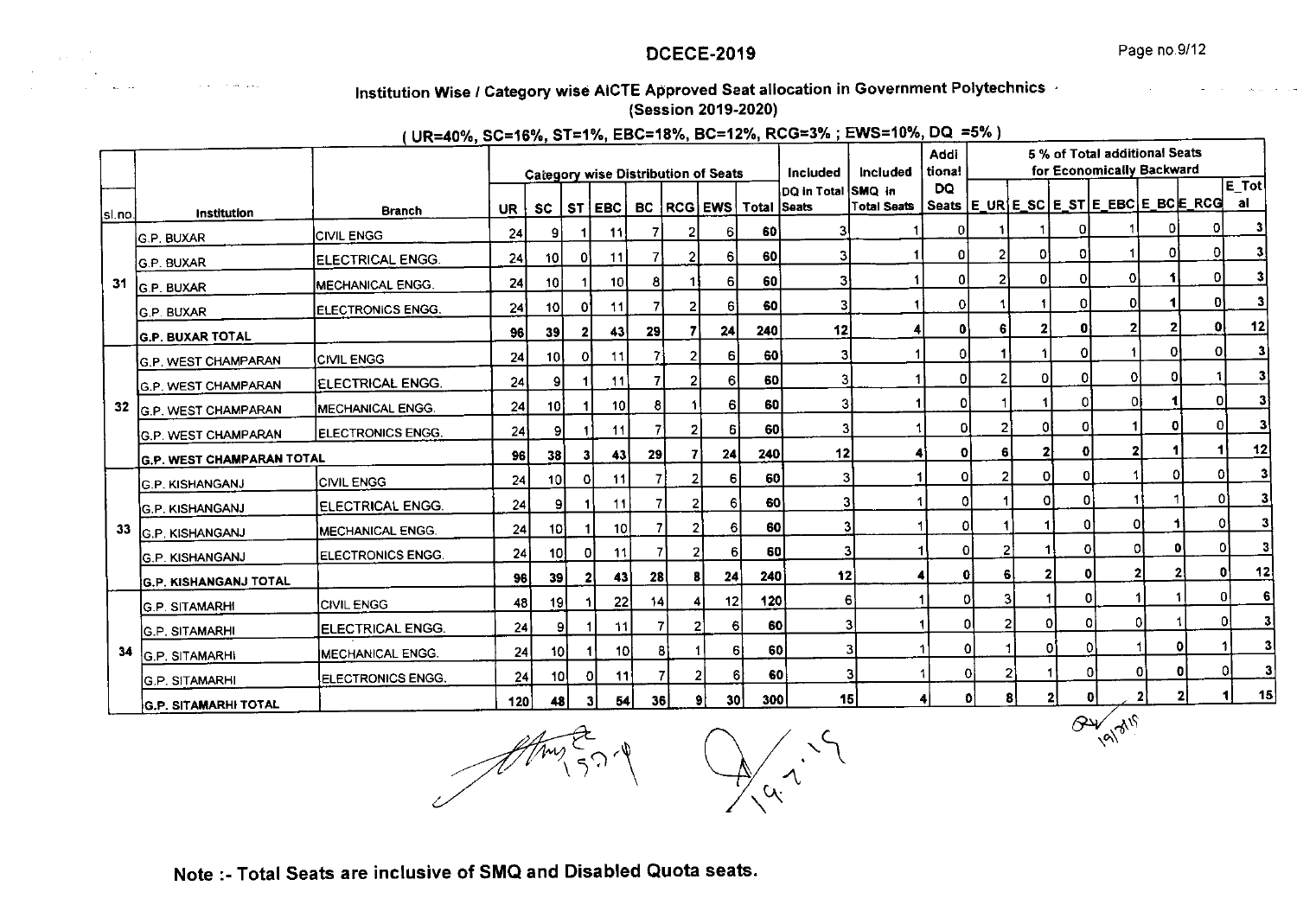## Institution Wise / Category wise AICTE Approved Seat allocation in Government Polytechnics (Session 2019-2020)

#### (UR=40%, SC=16%, ST=1%, EBC=18%, BC=12%, RCG=3%; EWS=10%, DQ =5%)

|        |                              |                          |           |                 |              |                 |    |                |                                     |                                       |                    |                      | Addi           |   |              |             | 5 % of Total additional Seats |    |                                  |              |
|--------|------------------------------|--------------------------|-----------|-----------------|--------------|-----------------|----|----------------|-------------------------------------|---------------------------------------|--------------------|----------------------|----------------|---|--------------|-------------|-------------------------------|----|----------------------------------|--------------|
|        |                              |                          |           |                 |              |                 |    |                | Category wise Distribution of Seats |                                       | <b>Included</b>    | Included             | tional<br>DQ   |   |              |             | for Economically Backward     |    |                                  | $E\_Tot$     |
| sl.no. | Institution                  | <b>Branch</b>            | <b>UR</b> | <b>SC</b>       |              | ST EBC          |    |                |                                     | <b>BC   RCG   EWS   Total   Seats</b> | DQ in Total SMQ in | <b>Total Seats</b>   |                |   |              |             |                               |    | Seats E_URE_SCE_STE_EBCE_BCE_RCG | al           |
|        | <b>G.P. ARARIA</b>           | <b>CIVIL ENGG</b>        | 24        | 9               | 1            | 11              | 7  |                | 6                                   | 60                                    | 31                 |                      | ٥              |   | ΩI           |             |                               | 01 | O۱                               | 3            |
|        | <b>G.P. ARARIA</b>           | <b>ELECTRICAL ENGG.</b>  | 24        | 10              | OI           | 11              | 71 |                | 6                                   | 60                                    | 3                  |                      | 0              |   |              | 01          |                               |    | ٥I                               | 3            |
| 35     | G.P. ARARIA                  | <b>MECHANICAL ENGG.</b>  | 24        | 10 <sub>1</sub> |              | 11              | 7  |                | 6                                   | 60                                    | 3                  |                      | 0              |   | 0            | ٥I          |                               |    | ٥I                               |              |
|        | G.P. ARARIA                  | <b>ELECTRONICS ENGG.</b> | 24        | 10 <sub>1</sub> | οı           | 11              |    |                | 6                                   | 60                                    | з                  |                      | 0              |   |              | $\Omega$    |                               |    | 0                                |              |
|        | <b>G.P. ARARIA TOTAL</b>     |                          | 96        | 39              | 21           | 44              | 28 |                | 24                                  | 240                                   | 12                 |                      | $\mathbf{0}$   | 6 |              | 0           | 31                            |    | ٥I                               | 12           |
|        | <b>G.P. NAWADA</b>           | <b>CIVIL ENGG</b>        | 24        | 10 <sub>l</sub> | 01           | 11              | 7  | 2              | 6                                   | 60                                    | 3                  |                      | 0              |   |              | ٥           |                               | 0  | ٥I                               | 31           |
|        | <b>G.P. NAWADA</b>           | ELECTRICAL ENGG.         | 24        | 9               | 1            | 11              | 7  | 2              | 61                                  | 60                                    | 3                  |                      | $\mathbf{0}$   |   | οI           | 0           | ٥I                            |    | 0                                | 31           |
| 36     | <b>G.P. NAWADA</b>           | MECHANICAL ENGG.         | 24        | 10 <sup>1</sup> |              | 10 <sup>1</sup> | 8  |                | 61                                  | 60                                    | 3                  |                      | $\mathbf 0$    |   | 0            | 0l          |                               | 0  |                                  | 31           |
|        | <b>G.P. NAWADA</b>           | ELECTRONICS ENGG.        | 24        | 10 <sup>1</sup> | οI           | 11              |    |                | 6                                   | 60                                    | 3                  |                      | $\overline{0}$ | 2 |              | ΩI          | Οi                            | ol | 01                               | 31           |
|        | <b>G.P. NAWADA TOTAL</b>     |                          | 96        | 39              | 21           | 43              | 29 |                | 24                                  | 240                                   | 12                 |                      | $\mathbf 0$    | 6 | $\mathbf{2}$ | ٥I          | $\mathbf{z}$                  |    | 1                                | 12           |
|        | <b>G.P. SIWAN</b>            | <b>CIVIL ENGG</b>        | 24        | 91              |              | 11              | 7  |                | 6                                   | 60                                    | 3                  |                      | $\Omega$       |   |              | 01          | 0                             | 0  |                                  | $\mathbf{3}$ |
|        | <b>G.P. SIWAN</b>            | <b>ELECTRICAL ENGG.</b>  | 24        | 9               | 1            | 11              | 7  | 2              | 6                                   | 60                                    |                    |                      | $\overline{0}$ |   | O.           | ٥I          | 0                             |    | $\mathbf{O}$                     | $\mathbf{3}$ |
| 37     | G.P. SIWAN                   | <b>MECHANICAL ENGG.</b>  | 24        | 10 <sup>1</sup> | 01           | 11              | 8  |                | 6                                   | 60                                    | 3                  |                      | οl             |   |              | o           |                               | 0  | 0                                | 3            |
|        | <b>G.P. SIWAN</b>            | ELECTRONICS ENGG.        | 24        | 10 l            | 01           | 11              | 7  | 21             | 6                                   | 60                                    | 3                  |                      | $\mathbf{O}$   |   | 01           | ٥ı          |                               | 0  | 0                                | 3            |
|        | <b>G.P. SIWAN TOTAL</b>      |                          | 96        | 38              | $\mathbf{2}$ | 44              | 29 |                | 24                                  | 240                                   | 12                 |                      | $\mathbf{0}$   |   | $\mathbf{z}$ | o           | $\overline{2}$                |    | 1                                | 12           |
|        | <b>G.P. AURANGABAD</b>       | <b>CIVIL ENGG</b>        | 24        | 91              |              | 11              |    | 2              | 61                                  | 60                                    | 3                  |                      | 0              |   | οı           | 0'          |                               |    | 0<br>01                          | 3            |
|        | <b>G.P. AURANGABAD</b>       | MECHANICAL ENGG.         | 24        | 91              | 11           | 11              | 7  | $\overline{2}$ | 61                                  | 60                                    | 3                  |                      | οI             |   |              | 0           | 0                             |    | 0                                | 3            |
| 38     | <b>G.P. AURANGABAD</b>       | ELECTRICAL ENGG.         | 24        | 10 <sub>l</sub> | .1.          | 10 <sub>1</sub> | 8  |                | 61                                  | 60                                    | 3                  |                      | ٥ł             |   |              | 0           |                               |    | ٥                                | 3            |
|        | <b>G.P. AURANGABAD</b>       | ELECTRONICS ENGG.        | 24        | 10I             | 0I           | 11              |    | 2              | 6                                   | 60                                    | 3                  |                      | o              | 2 | 이            | 0           |                               |    | 0<br>٥I                          | 3            |
|        | <b>G.P. AURANGABAD TOTAL</b> |                          | 96        | 38              | 31           | 43              | 29 | 7              | 24                                  | 240                                   | 12                 | $\blacktriangleleft$ | 0l             | 6 | $\mathbf{z}$ | $\mathbf 0$ | $\overline{\mathbf{3}}$       |    | ٥I                               | 12           |
|        |                              |                          |           |                 | $4\pi$       |                 |    |                |                                     |                                       |                    |                      |                |   |              | $6 -$       |                               |    |                                  |              |

 $\mathcal{A}^{\setminus}$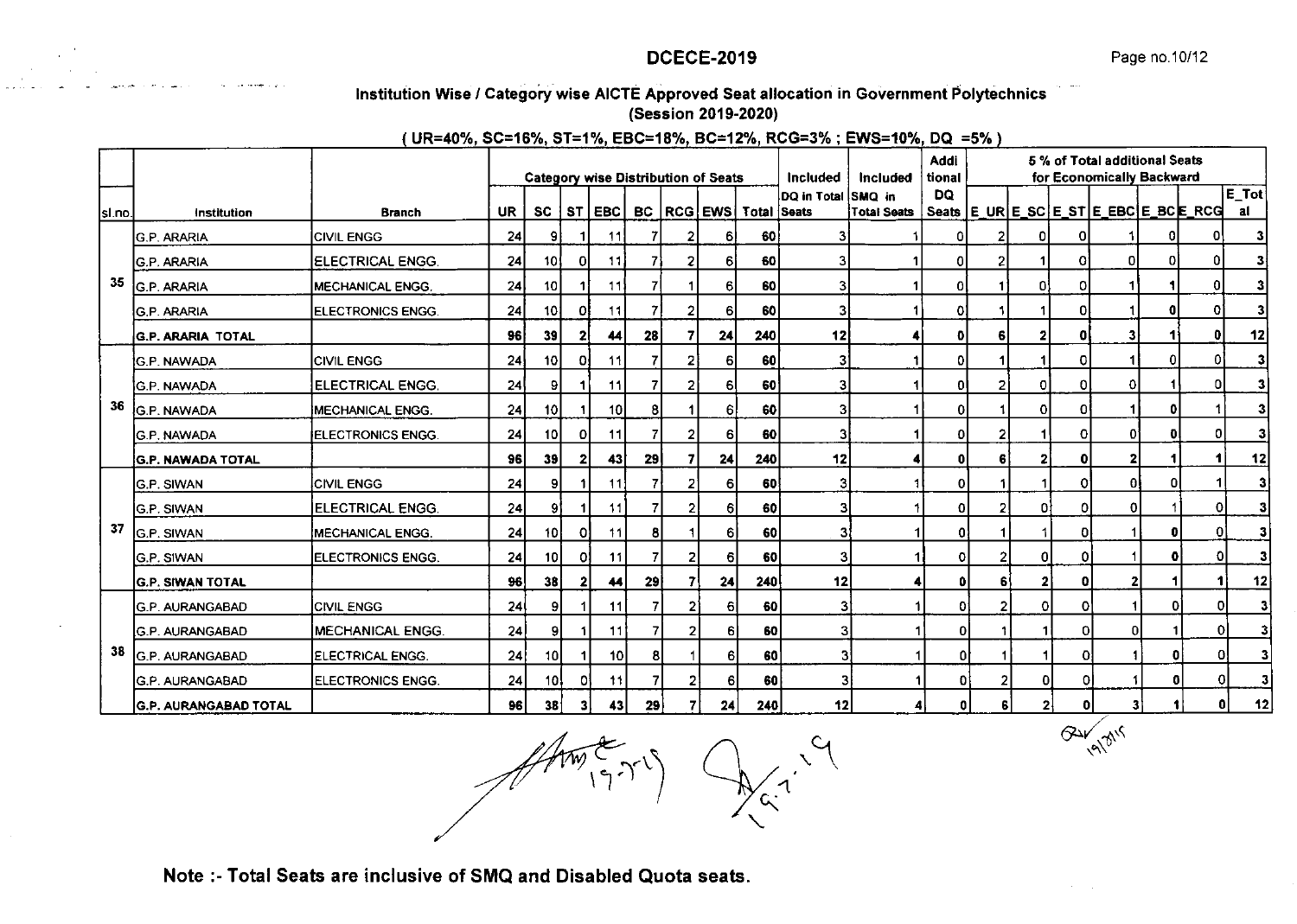# lnstitution Wise / Category wise AICTE Approved Seat allocation in Government Polytechnics (Session 2019-2O2Ol

UR=40% SC=16%, ST=1% EBC=18%, BC=12%, RCG=3% ; EWS=10%, DQ =5%

|         |                            | _______                   |           |                 |    |                                 |                |              | <b>Category wise Distribution of Seats</b> |                                | Included                  | Included                                                                                | Addi<br>tional |     |         |          | 5 % of Total additional Seats<br>for Economically Backward |    |              |                         |
|---------|----------------------------|---------------------------|-----------|-----------------|----|---------------------------------|----------------|--------------|--------------------------------------------|--------------------------------|---------------------------|-----------------------------------------------------------------------------------------|----------------|-----|---------|----------|------------------------------------------------------------|----|--------------|-------------------------|
| lsl.no. | Institution                | <b>Branch</b>             | <b>UR</b> | SC              |    | ST EBC                          |                |              |                                            | BC   RCG   EWS   Total   Seats | DQ in Total <i>SMQ</i> in | Total Seats   Seats   E_UR <u>  E_S</u> C   E_ST <u>  E_</u> EBC   E_ <u>BC   E_RCG</u> | DQ.            |     |         |          |                                                            |    |              | E_Totl<br>al            |
|         | IG.P. KHAGARIA             | <b>CIVIL ENGG</b>         | 24        | 9               |    | 11                              |                |              | 61                                         | 60                             | 31                        |                                                                                         | 01             |     |         |          |                                                            |    |              | з                       |
|         | <b>IG.P. KHAGARIA</b>      | <b>IMECHANICAL ENGG.</b>  | 24        | 91              |    | 11                              |                |              | 61                                         | 60                             | 3                         |                                                                                         | 01             | 2   | 01      | 01       | 01                                                         |    |              |                         |
| 39      | IG.P. KHAGARIA             | <b>IELECTRICAL ENGG.</b>  | 24        | 10I             | 01 | 11 I                            | 8              |              | 61                                         | 60                             | з                         |                                                                                         | οI             |     |         |          |                                                            | 01 |              |                         |
|         | ÌG.P. KHAGARIA             | <b>IELECTRONICS ENGG.</b> | 24        | 10 <sub>1</sub> | οı | 11 I                            |                |              | 61                                         | 60                             | 3                         |                                                                                         | 01             |     |         |          | Ω                                                          | ol | Ωl           | 3                       |
|         | IG.P. KHAGARIA TOTAL       |                           | 96        | 38              |    | 44                              | 29             |              | 24                                         | 240                            | 12                        |                                                                                         | οl             | 6   |         |          | 2                                                          |    |              | 12                      |
|         | IG.P. ARWAL                | <b>CIVIL ENGG</b>         | 48        | 19              |    | 22                              | 4              |              | 12                                         | 120                            | 6                         |                                                                                         | ٥I             | 3   |         | n        |                                                            |    | ٥I           |                         |
| 40      | G.P. ARWAL                 | <b>MECHANICAL ENGG.</b>   | 24        | 91              |    | 11 I                            | $\overline{7}$ |              | 61                                         | 60 I                           | 3                         |                                                                                         | O              |     |         | 01       |                                                            | 0  |              |                         |
|         | IG.P. ARWAL                | ELECTRICAL ENGG.          | 24        | 10 <sub>l</sub> |    | 10 I                            | 8              |              | 6                                          | 60                             | 3                         |                                                                                         | $\Omega$       |     |         | ΩI       | οI                                                         |    | ٥I           |                         |
|         | <b>G.P. ARWAL TOTAL</b>    |                           | 96 I      | 38              | 31 | 43                              | 29             |              | 24                                         | 240                            | 12                        |                                                                                         | 0 <br>31       |     | 2       | 0        | $\mathbf{2}$                                               |    | $\mathbf{0}$ | 12                      |
|         | <b>G.P. JEHANABAD</b>      | <b>ICIVIL ENGG</b>        | 24        | 10I             |    | 10I                             |                |              | 61                                         | 60                             | 3                         |                                                                                         | o              |     |         | n.       |                                                            | O  | Ωİ           | 3 <sup>1</sup>          |
| 41      | <b>İG.P. JEHANABAD</b>     | <b>IMECHANICAL ENGG.</b>  | 24        | 91              |    | 11                              |                | 21           | 61                                         | 60                             | 3                         |                                                                                         | o              |     | o       | οı       | Οł                                                         |    | 0            | $\overline{\mathbf{3}}$ |
|         | <b>IG.P. JEHANABAD</b>     | ELECTRICAL ENGG.          | 48        | -19             |    | 22                              | 14             | 4            | 12                                         | 120                            | 6                         |                                                                                         | ΟI             |     |         | 0l       |                                                            |    | 0            | 6                       |
|         | İG.P. JEHANABAD TOTAL      |                           | 96        | 38              | 31 | 43                              | 28             | 81           | 24                                         | 240                            | 12                        |                                                                                         | ΩI             |     | 61      | 21<br>o  |                                                            |    | 0I           | 12                      |
|         | <b>G.P. BHOJPUR</b>        | <b>CIVIL ENGG</b>         | 48        | 19 I            |    | 22                              | 14             |              | 12                                         | 120                            | 6                         |                                                                                         |                | ٥I  | з       | O        |                                                            |    | 0            | 6                       |
| 42      | G.P. BHOJPUR               | <b>MECHANICAL ENGG.</b>   | 24        | 10 I            | 01 | 11                              |                | $\mathbf{2}$ | $6 \mid$                                   | 60 l                           | З                         |                                                                                         |                | οI  | 21      | 0l<br>٥I | οı                                                         |    | ٥I           | 3                       |
|         | ÍG.P. BHOJPUR              | IELECTRICAL ENGG.         | <b>24</b> | 10 l            |    | 10 <sub>l</sub>                 | 8              |              | 61                                         | 60                             |                           | 3                                                                                       | 0              |     |         | Οł       |                                                            | O. | ٥ı           | 3                       |
|         | <b>IG.P. BHOJPUR TOTAL</b> |                           | 96 I      | <b>39</b>       | 2  | 43                              | 29             |              | 24                                         | 240                            | 12                        |                                                                                         | 3<br>O         |     | 2<br>61 | Đ        |                                                            |    |              | 12                      |
|         | G.P. Total                 |                           |           |                 |    | 4301   1720   108   1935   1290 |                |              |                                            | 323 1075 10752                 | 538                       | 181                                                                                     | 75             | 269 | 85      | 51       | 97                                                         | 66 | 16           | 538                     |

 $3777$ 

 $Gv_{\rm eff}$  $\langle \alpha \rangle$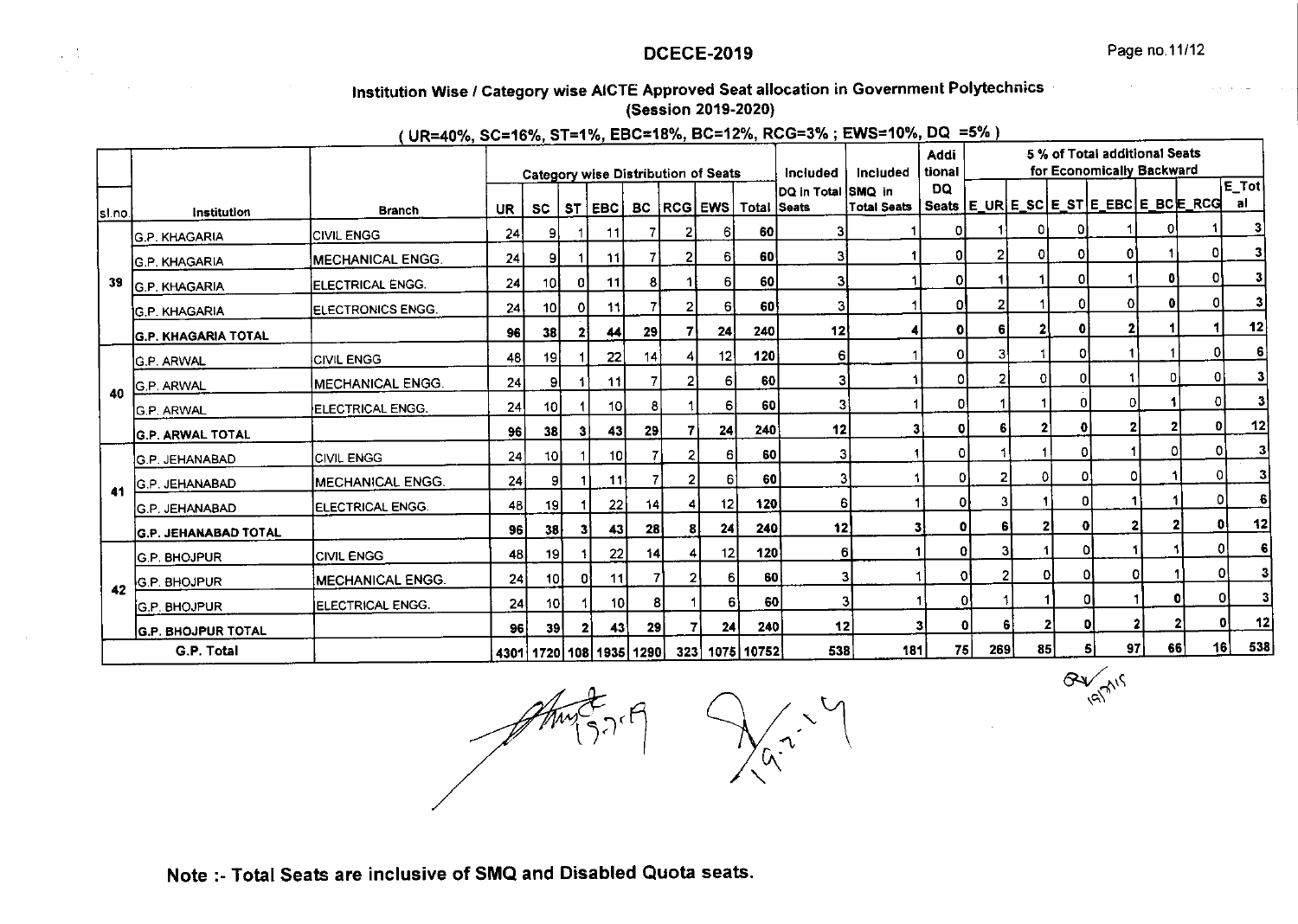# Institution Wise / Category wise AICTE Approved Seat allocation in Government Polytechnics

# (Session 2019-2020)

(UR=40%, SC=16%, ST=1%, EBC=18%, BC=12%, RCG=3%; EWS=10%, DQ =5%)

|         |                           | $\frac{1}{2}$                                     |     |                 |    |          |    | <b>Category wise Distribution of Seats</b> |                |                                | Included           | Included    | <b>Addi</b><br>tional |    |    |                     | 5 % of Total additional Seats<br>for Economically Backward |    |          |                    |
|---------|---------------------------|---------------------------------------------------|-----|-----------------|----|----------|----|--------------------------------------------|----------------|--------------------------------|--------------------|-------------|-----------------------|----|----|---------------------|------------------------------------------------------------|----|----------|--------------------|
| lsl.no. | Institution               | <b>Branch</b>                                     | UR. | <b>SC</b>       |    | ST EBC   |    |                                            |                | BC   RCG   EWS   Total   Seats | DQ in Total SMQ in | Total Seats | DQ                    |    |    |                     | Seats   E_UR   E_SC   E_ST   E_EBC   E_BC   E_RCG          |    |          | E_Tot <br>al       |
|         | G.W.P.PATNA-14            | COMPUTER Sc. & ENGG.                              | 24  | 10              | 01 | 11       |    |                                            | 61             | 60                             | 31                 |             | 0                     |    |    |                     |                                                            |    |          |                    |
|         | IG.W.P.PATNA-14           | <b>IELECTRICAL ENGG.</b>                          | 24  | -91             |    | 11       | 7  |                                            | 61             | 60                             | 3                  |             | Οl                    |    |    | ٥I                  | 0                                                          |    | ٥I       | 31                 |
|         | IG.W.P.PATNA-14           | ELECTRONICS ENGG.                                 | 24  | 10 <sup>1</sup> |    | 11       |    |                                            | 61             | 60                             | 3                  |             | ΟI                    |    |    | n                   |                                                            |    | ΩI       | 31                 |
| 43      | G.W.P.PATNA-14            | <b>JOIPLOMA IN ARCHITECTURAL</b><br>ASSISTANTSHIP | 12  | 51              | 01 |          |    |                                            | 31             | 30 <sup>′</sup>                |                    |             | 0                     |    |    | οI                  | οl                                                         | 0  | 0        | 2 <sup>1</sup>     |
|         | <b>G.W.P.PATNA-14</b>     | MODERN OFFICE PRACTICE                            | 12  | 5.              | Οİ | 61       | 31 |                                            | 31             | 30 <sup>1</sup>                |                    |             | ΩI                    |    |    | 0<br>٥I             | $\Omega$                                                   | ΩI | ΟI       |                    |
|         | IG.W.P.PATNA-14           | IBRARY& INFORMATION SCIE                          | 12  |                 |    | 51       |    |                                            | 3              | 30                             |                    |             | ΩI                    |    | ΩI | ٥I<br>o             | ΩI                                                         |    | 0        |                    |
|         | G.W.P.PATNA-14 Total      |                                                   | 108 | 43              | 31 | 49       | 32 | 81                                         | 27             | 270                            | 14                 |             | ٥i<br>61              |    |    | $\overline{2}$<br>O |                                                            |    | Οl       | 13                 |
|         | IG.W.P.MUZAFFARPUR        | <b>ICOMPUTER Sc. &amp; ENGG.</b>                  | 24  | 10 I            |    | 11       |    |                                            | 6l             | -60                            |                    |             |                       |    |    | -01<br>$\mathbf{O}$ |                                                            | Οl | οı       |                    |
|         | IG.W.P.MUZAFFARPUR        | <b>IELECTRONICS ENGG.</b>                         | 24  | 10 <sup>1</sup> | Οİ | 11       |    |                                            | 6              | <b>60</b>                      |                    |             |                       |    |    | ٥I<br>Ð             |                                                            |    |          |                    |
|         | G.W.P.MUZAFFARPUR         | MODERN OFFICE PRACTICE                            | 12  | 51              | Οl | 51       |    |                                            | 3              | 30 <sub>l</sub>                |                    |             |                       | ٥I |    | $\Omega$            | O.                                                         | Ω  |          |                    |
| 44      | <b>IG.W.P.MUZAFFARPUR</b> | <b>LIBRARY&amp; INFORMATION SCIE</b>              | 12  |                 | οI | 61       |    |                                            | 3              | 30                             |                    |             |                       | 0  |    | D                   | O.                                                         | ٥I | ΩI<br>οı |                    |
|         | <b>IG.W.P.MUZAFFARPUR</b> | ÍCOSTUME DESIGN &<br><b>GARMENT TECHNOLOGY</b>    | 12  |                 | 5  | 51       |    |                                            | $\overline{3}$ | 30 <sup>1</sup>                |                    |             |                       | n  |    |                     |                                                            | ٥ı | ΩI       | 01                 |
|         | G.W.P.MUZAFFARPUR Total   |                                                   | 84  | 34              |    | 38       | 25 | -61                                        | 21             | 210                            | 10                 |             | 5 <sub>l</sub>        | ٥I | 6  |                     |                                                            | 2  |          | 01                 |
|         | <b>G.W.P. Total</b>       |                                                   | 192 | 77              |    | 87<br>51 | 57 | 14 i                                       | 48             | 480                            | 24                 | 11          |                       | ٥I | 13 |                     |                                                            |    | 3        | $\mathbf{z}$<br>0Ì |
|         |                           |                                                   |     |                 |    |          |    |                                            |                |                                |                    |             |                       |    |    |                     | 18/3<br>டு<br>۵N.                                          |    |          |                    |

 $M_{\dot{\gamma}}$ 

 $\widetilde{\mathcal{A}}$